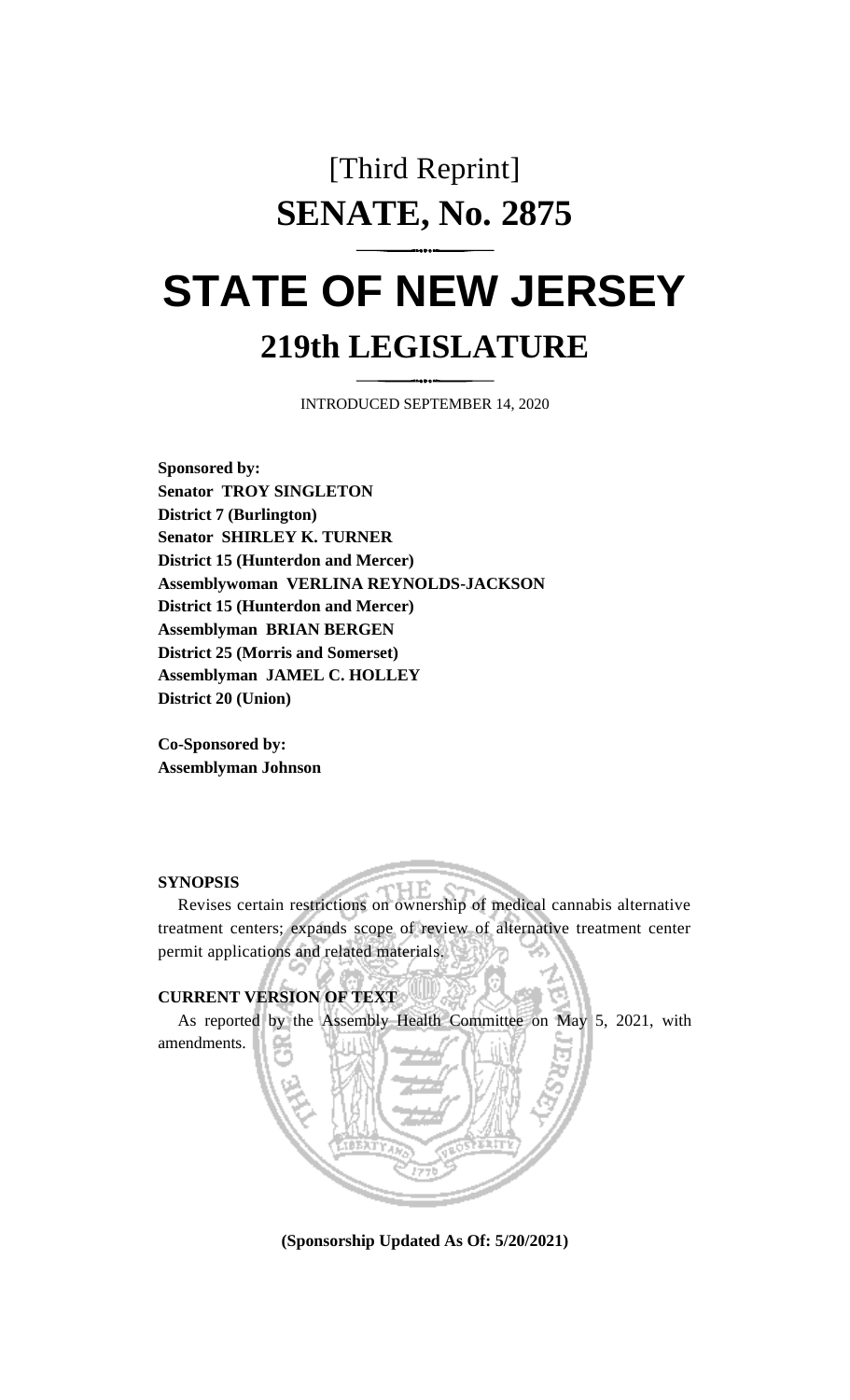**AN ACT** concerning medical cannabis and amending P.L.2009, 2 c.307 <sup>2</sup> and P.L.2019, c.153<sup>2</sup>. **BE IT ENACTED** *by the Senate and General Assembly of the State of New Jersey:* 1. Section 7 of P.L.2009, c.307 (C.24:6I-7) is amended to read as follows: 7. a. (1) The commission shall accept applications from entities for permits to operate as medical cannabis cultivators, medical cannabis manufacturers, and medical cannabis dispensaries. For the purposes of this section, the term "permit" shall be deemed to include a conditional permit issued pursuant to subsection d. of section 11 of P.L.2019, c.153 (C.24:6I-7.1) and any permit issued to a microbusiness pursuant to subsection e. of section 11 of P.L.2019, c.153 (C.24:6I-7.1). (2) (a) For a period of 18 months after the effective date of P.L.2019, c.153 (C.24:6I-5.1 et al.): (i) no applicant may concurrently hold more than one permit issued by the commission pursuant to this section, regardless of type; and (ii) there shall be no more than 28 active medical cannabis cultivator permits, including medical cannabis cultivator permits deemed to be held by alternative treatment centers issued a permit prior to the effective date of P.L.2019, c.153 (C.24:6I-5.1 et al.) and medical cannabis cultivator permits deemed to be held by alternative treatment centers issued a permit subsequent to the effective date of P.L.2019, c.153 (C.24:6I-5.1 et al.) pursuant to an application submitted prior to the effective date of P.L.2019, c.153 (C.24:6I-5.1 et al.); provided that medical cannabis cultivator permits issued to microbusinesses pursuant to subsection e. of section 11 of P.L.2019, c.153 (C.24:6I-7.1) shall not count toward this limit. (b) Commencing 18 months after the effective date of P.L.2019, c.153 (C.24:6I-5.1 et al.), a permit holder shall be authorized to concurrently hold a medical cannabis cultivator permit, a medical cannabis manufacturer permit, and a medical cannabis dispensary permit, provided that no permit holder shall be authorized to concurrently hold more than one permit of each type. The permit holder may submit an application for a permit of any type that the permit holder does not currently hold prior to the expiration of the 18-month period described in subparagraph (a) of this paragraph, provided that no additional permit shall be awarded to the permit holder during the 18 month period.

**EXPLANATION – Matter enclosed in bold-faced brackets [thus] in the above bill is not enacted and is intended to be omitted in the law.**

**Matter underlined thus is new matter.**

**Matter enclosed in superscript numerals has been adopted as follows: Senate SJU committee amendments adopted December 14, 2020. Assembly AHE committee amendments adopted March 8, 2021.**

**Assembly AHE committee amendments adopted May 5, 2021.**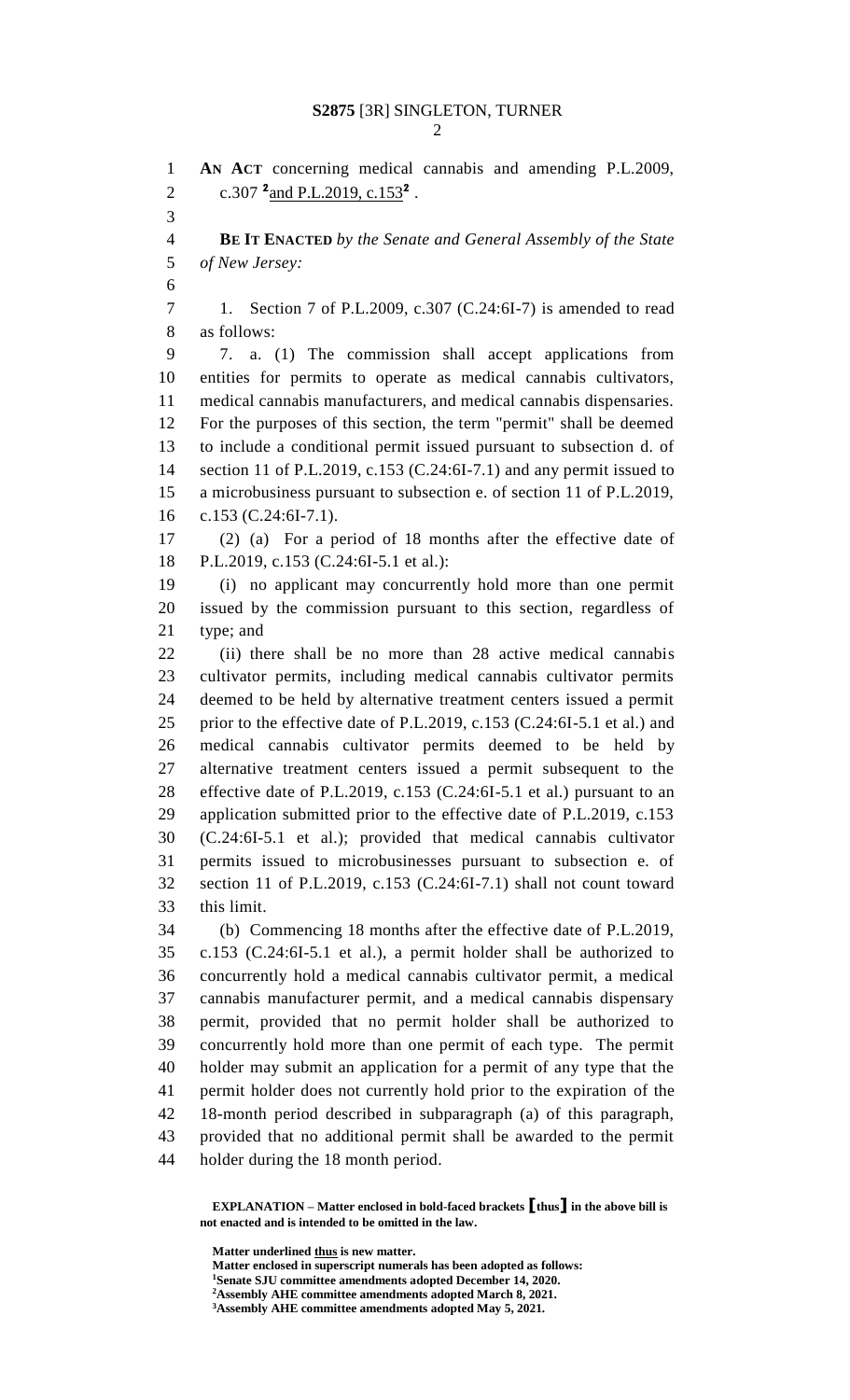(c) The provisions of subparagraph (a) of this paragraph shall not apply to any alternative treatment center that was issued a permit prior to the effective date of P.L.2019, c.153 (C.24:6I- 5.1 et al.), to any alternative treatment center that was issued a 5 permit after the effective date of P.L.2019, c.153 (C.24:6I-5.1 et al.) pursuant to an application submitted prior to the effective date of P.L.2019, c.153 (C.24:6I-5.1 et al.), to one of the four alternative treatment centers issued a permit pursuant to an application submitted after the effective date of P.L.2019, c.153 (C.24:6I-5.1 et al.) pursuant to a request for applications published in the New Jersey Register prior to the effective date of P.L.2019, c.153 (C.24:6I-5.1 et al.) that are expressly exempt from the provisions of subsubparagraph (i) of subparagraph (a) of this paragraph, or to one of the three alternative treatment centers issued a permit pursuant to section 11 of P.L.2019, c.153 (C.24:6I-7.1) that are expressly exempt from the provisions of subsubparagraph (i) of subparagraph (a) of this paragraph, which alternative treatment centers shall be deemed to concurrently hold a medical cannabis cultivator permit, a medical cannabis manufacturer permit, and a medical cannabis dispensary permit, and shall be authorized to engage in any conduct authorized pursuant to those permits in relation to the cultivation, manufacturing, and dispensing of medical cannabis.

23 (d) (i) No entity may be issued or concurrently hold more than one medical cannabis cultivator permit, one medical cannabis manufacturer permit, or one medical cannabis dispensary permit at one time, and no medical cannabis dispensary shall be authorized to establish a satellite location on or after the effective date of P.L.2019, c.153 (C.24:6I-5.1 et al.), except that an alternative treatment center that was issued a permit prior to the effective date of P.L.2019, c.153 (C.24:6I-5.1 et al.) or that was issued a permit after the effective date of P.L.2019, c.153 (C.24:6I-5.1 et al.) pursuant to an application submitted prior to the effective date of P.L.2019, c.153 (C.24:6I-5.1 et al.) shall be authorized to maintain up to two satellite dispensaries, including any satellite dispensary that was approved pursuant to an application submitted prior to or within 18 months after the effective date of P.L.2019, c.153 (C.24:6I-5.1 et al.). The three alternative treatment centers issued permits pursuant to section 11 of P.L.2019, c.153 (C.24:6I-7.1) that are expressly exempt from the provisions of subsubparagraph (i) of subparagraph (a) of this paragraph shall be authorized to establish and maintain up to one satellite dispensary location, provided that the satellite dispensary was approved pursuant to an application submitted within 18 months after the effective date of P.L.2019, c.153 (C.24:6I-5.1 et al.).

 (ii) Notwithstanding the provisions of subsubparagraph (i) of this subparagraph, an **<sup>1</sup>** investor,**<sup>1</sup>** investor group **<sup>1</sup>** , **1** or **<sup>1</sup> [**a**] 1** fund **1 [**formed for the sole and express purpose of providing**]** that provides significant**<sup>1</sup>** financial **<sup>1</sup> [**and**]** or**<sup>1</sup>** technical assistance or the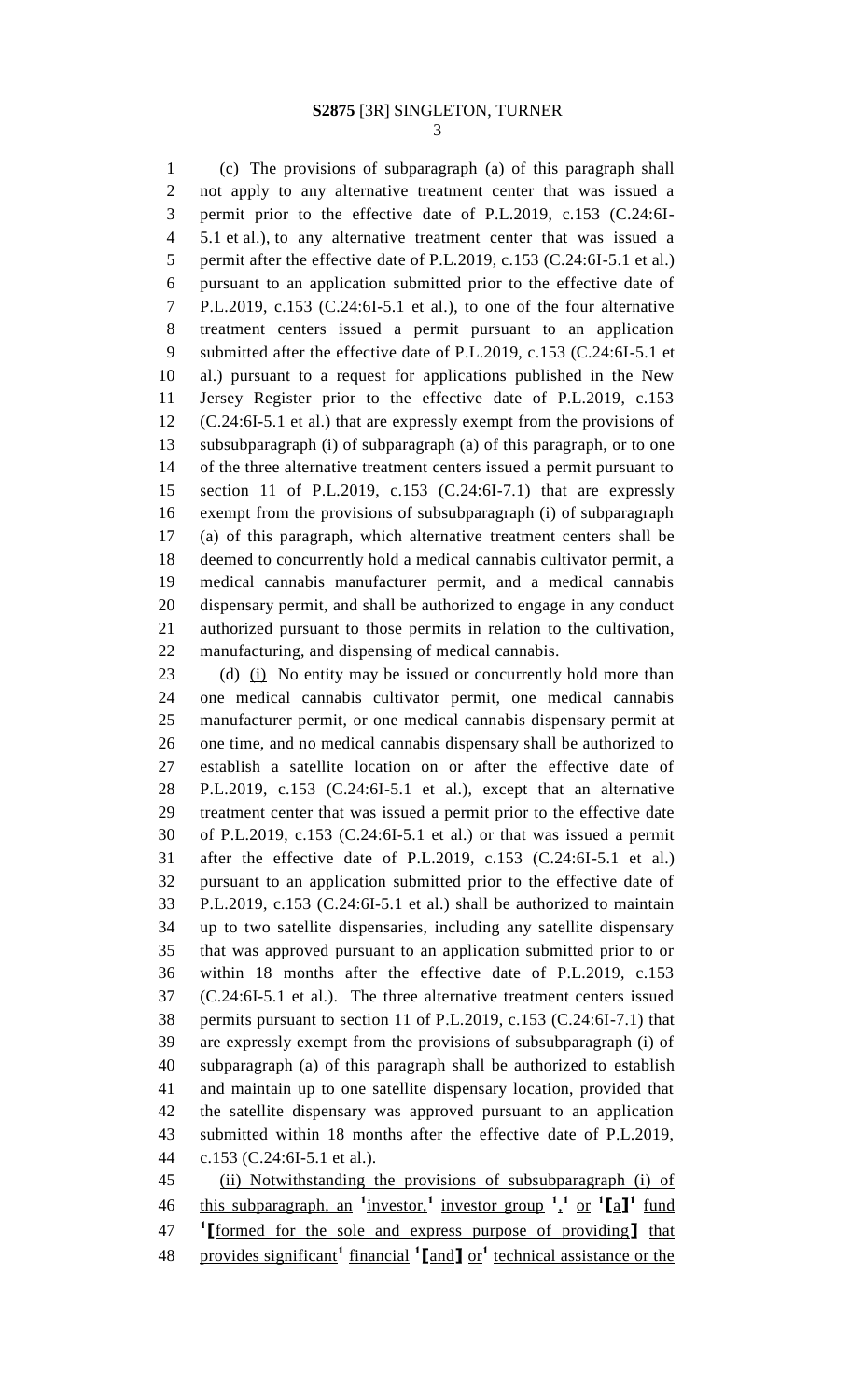4

1 <sup>1</sup>significant<sup>1</sup> use of intellectual property <sup>1</sup>, or a combination 2 thereof,<sup>1</sup> to an applicant for a medical cannabis dispensary permit, 3 which applicant  $\textbf{1}$  [that **]** has been certified as a minority business 4 pursuant to P.L.1986, c.195 (C.52:27H-21.18 et seq.), a women's 5 business pursuant to P.L.1986, c.195 (C.52:27H-21.18 et seq.)<sup>1</sup><sup>1</sup> or  $1$   $\text{[that]}$ <sup>1</sup> is a disabled-veterans' business, as defined in section 2 of P.L.2015, c.116 (C.52:32-31.2), may own up to a **<sup>3</sup> [**40**]** 35**<sup>3</sup>** 7 percent 8 interest in up to <sup>3</sup>[10] seven<sup>3</sup> entities that have been issued a 9 medical cannabis dispensary permit, provided that <sup>1</sup> each such 10 medical cannabis dispensary is a certified minority or women's 11 business or a disabled-veterans' business, and<sup>1</sup> the terms of the 12 agreement to <sup>1</sup> provide significant<sup>1</sup> financial or technical assistance 13 or the <sup>1</sup>significant<sup>1</sup> use of intellectual property, <sup>1</sup> or a combination 14 thereof,<sup>1</sup> whether provided in the form of equity, a loan, or 15 otherwise, including interest rates, returns, and fees, are 16 commercially reasonable based on the terms generally provided to 17 comparable businesses. The terms of the agreement for the 18 provision of <sup>1</sup> significant<sup>1</sup> financial or technical assistance or the 19 <sup>1</sup> significant<sup>1</sup> use of intellectual property <sup>1</sup>, or a combination 20 thereof,<sup>1</sup> may include performance, quality, and other requirements 21 as a condition of providing the financial or technical assistance or 22 use of intellectual property.  $^2$ An applicant for a medical cannabis 23 dispensary permit that has or will receive significant financial or 24 technical assistance or the significant use of intellectual property 25 under this subsubparagraph shall include with the permit 26 application materials submitted to the commission a copy of the 27 agreement to provide significant financial or technical assistance or 28 significant use of intellectual property, or a combination thereof, 29 which agreement shall be subject to review by the commission as 30 provided in subsection f. of section 11 of P.L.2019, c.153 (C.24:6I- $7.1$ <sup>2</sup> 31 <sup>1</sup>An applicant for a medical cannabis dispensary permit that 33 receives significant financial or technical assistance or the 34 significant use of intellectual property under this subsubparagraph 35 shall pay back to the investor, investor group, or fund the full value 36 of the financial or technical assistance or intellectual property 37 provided under the agreement, plus any applicable interest and fees, **3** 38 **[**within seven years after the date the applicant entered into the 39 agreement for the provision of significant financial or technical 40 assistance or significant use of intellectual property, but no earlier 41 than three years<sup>1</sup> in a period not less than five years<sup>3</sup> after the date 42 of the agreement <sup>3</sup>if the full value of the assistance or property is 43 less than \$100,000, in a period not less than seven years after the 44 date of the agreement if the full value of the assistance or property 45 is between \$100,001 and \$250,000, in a period not less than 10 46 years after the date of agreement if the full value of the assistance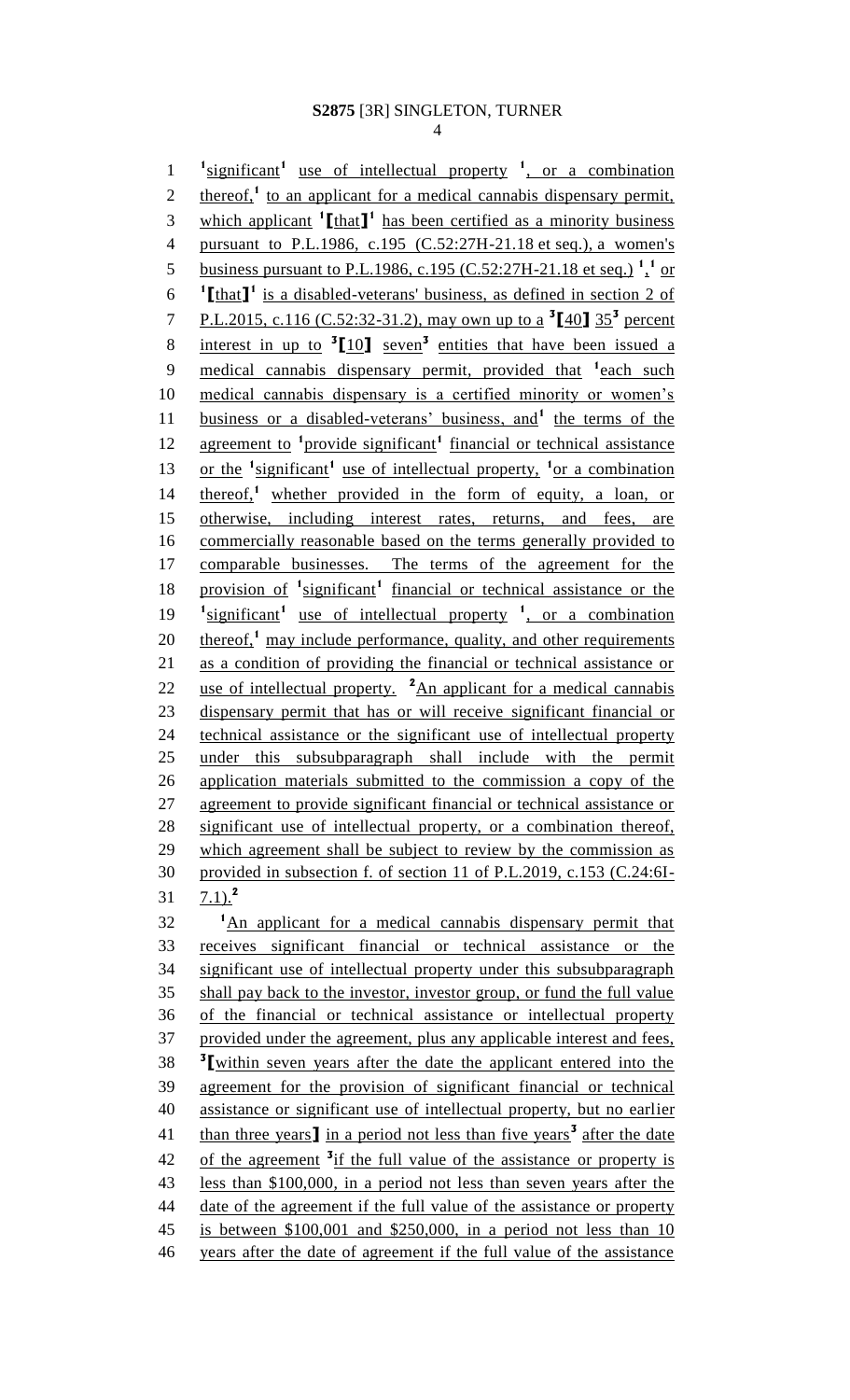or property is between \$250,001 and \$500,000, and, subject to any 2 terms and conditions imposed by a lender, in a period not less than 10 years after the date of the agreement if the full value of the 4 assistance or property is greater than \$500,000<sup>3</sup>. An investor, investor group, or fund that has acquired an ownership interest in one or more entities that have been issued a medical cannabis dispensary permit as authorized under this subsubparagraph may maintain the ownership interest after the date the full value of the financial or technical assistance or use of intellectual property provided under the agreement, plus interest and fees, has been 11 repaid by the applicant that received the assistance or use of intellectual property.**<sup>1</sup>** 13 In no case may the controlling interest in the entity that holds *l***the]** a<sup>1</sup> medical cannabis dispensary permit <sup>1</sup> in which an investor, investor group, or fund owns an interest as authorized under this 16 subsubparagraph<sup>1</sup> revert to the <sup>1</sup>investor,<sup>1</sup> investor group <sup>1</sup>,<sup>1</sup> or fund in the event of a default or failure by the certified minority or women's business or disabled-veterans' business, as applicable, and any such controlling interest may only be transferred to a certified minority or women's business or a disabled-veterans' business. **An entity issued a medical cannabis cultivator, <sup>1</sup> medical** 22 cannabis<sup>1</sup> manufacturer, or <sup>1</sup>medical cannabis<sup>1</sup> dispensary permit, or an individual associated with the ownership or management of 24 the entity, may participate in an investor group or a fund that meets 25 the requirements of this subsubparagraph <sup>1</sup><sub>L</sub> provided that the entity's or individual's interest in the investor group or the fund 27 does not exceed 10 percent<sup>1</sup>. (e) No entity issued a medical cannabis cultivator, medical cannabis manufacturer, or medical cannabis dispensary permit may concurrently hold a clinical registrant permit issued pursuant to section 13 of P.L.2019, c.153 (C.24:6I-7.3), and no entity issued a

 clinical registrant permit pursuant to section 13 of P.L.2019, c.153 (C.24:6I-7.3) may concurrently hold a medical cannabis cultivator permit, a medical cannabis manufacturer permit, or a medical cannabis dispensary permit.

 (f) Any medical cannabis dispensary permit holder may be approved by the commission to operate a medical cannabis consumption area, provided that the permit holder otherwise meets the requirements of section 28 of P.L.2019, c.153 (C.24:6I-21).

 (g) An alternative treatment center that was issued a permit prior to the effective date of P.L.2019, c.153 (C.24:6I-5.1 et al.), that was issued a permit after the effective date of P.L.2019, c.153 (C.24:6I- 5.1 et al.) pursuant to an application submitted pursuant to a request for applications published in the New Jersey Register prior to the effective date of P.L.2019, c.153 (C.24:6I-5.1 et al.), or that was issued a permit after the effective date of P.L.2019, c.153 (C.24:6I-5.1 et al.) pursuant to an application submitted prior to the effective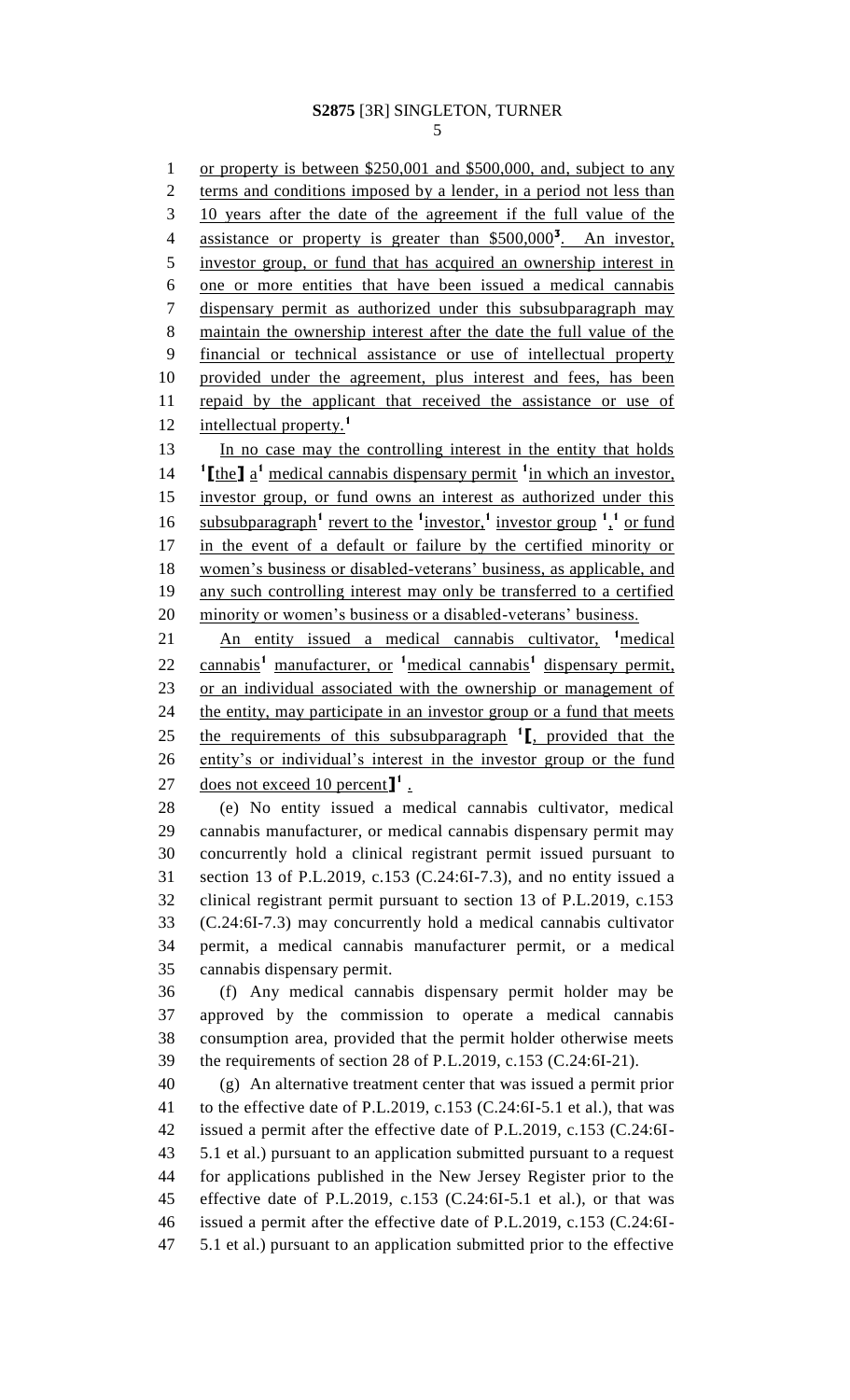date of P.L.2019, c.153 (C.24:6I-5.1 et al.), shall be required to submit an attestation signed by a bona fide labor organization stating that the alternative treatment center has entered into a labor peace agreement with such bona fide labor organization no later than 100 days after the effective date of P.L.2019, c.153 (C.24:6I- 5.1 et al.) or no later than 100 days after the date the alternative treatment center first opens, whichever date is later. The maintenance of a labor peace agreement with a bona fide labor organization shall be an ongoing material condition of maintaining the alternative treatment center's permit. The failure to submit an attestation as required pursuant to this subparagraph within 100 days after the effective date of P.L.2019, c.153 (C.24:6I-5.1 et al.) or within 100 days after the alternative treatment center first opens, as applicable, shall result in the suspension or revocation of the alternative treatment center's permit, provided that the commission may grant an extension to this deadline to the alternative treatment center based upon extenuating circumstances or for good cause shown.

 (3) The commission shall seek to ensure the availability of a sufficient number of medical cannabis cultivators, medical cannabis manufacturers, and medical cannabis dispensaries throughout the State, pursuant to need, including at least two each in the northern, central, and southern regions of the State. Medical cannabis cultivators, medical cannabis manufacturers, and medical cannabis dispensaries issued permits pursuant to this section may be nonprofit or for-profit entities.

 (4) The commission shall periodically evaluate whether the number of medical cannabis cultivator, medical cannabis manufacturer, and medical cannabis dispensary permits issued are sufficient to meet the needs of qualifying patients in the State, and shall make requests for applications and issue such additional permits as shall be necessary to meet those needs. The types of permits requested and issued, and the locations of any additional permits that are authorized, shall be in the discretion of the commission based on the needs of qualifying patients in the State.

 (5) (a) A medical cannabis cultivator shall be authorized to: acquire a reasonable initial and ongoing inventory, as determined by the commission, of cannabis seeds or seedlings and paraphernalia; possess, cultivate, plant, grow, harvest, and package medical cannabis, including prerolled forms, for any authorized purpose, including, but not limited to, research purposes; and deliver, transfer, transport, distribute, supply, or sell medical cannabis and related supplies to any medical cannabis cultivator, medical cannabis manufacturer, medical cannabis dispensary, or clinical registrant in the State. In no case shall a medical cannabis cultivator operate or be located on land that is valued, assessed or taxed as an agricultural or horticultural use pursuant to the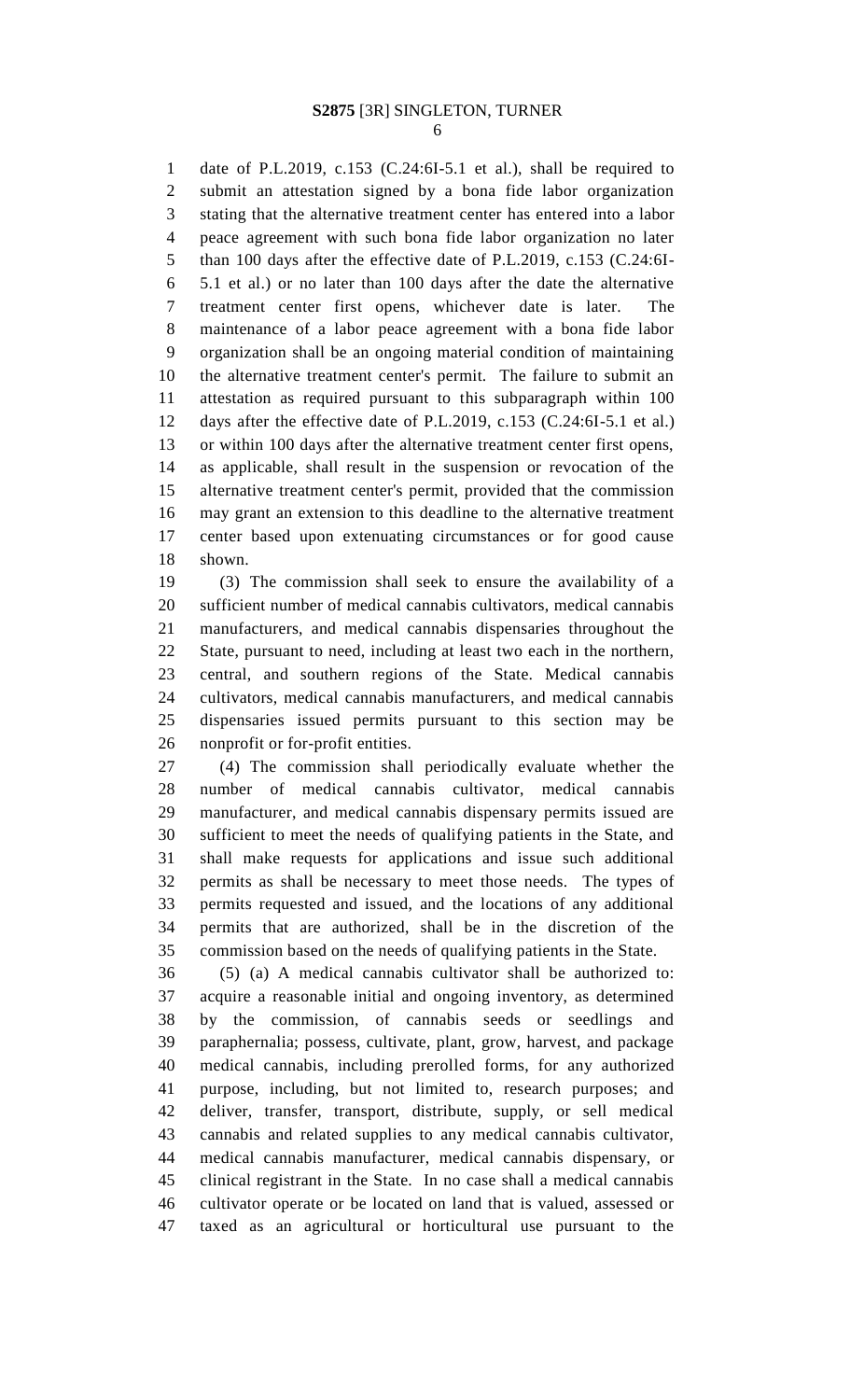"Farmland Assessment Act of 1964," P.L.1964, c.48 (C.54:4- 23.1 et seq.).

 (b) A medical cannabis manufacturer shall be authorized to: purchase or acquire medical cannabis from any medical cannabis cultivator, medical cannabis manufacturer, or clinical registrant in the State; possess and utilize medical cannabis in the manufacture, production, and creation of medical cannabis products; and deliver, transfer, transport, supply, or sell medical cannabis products and related supplies to any medical cannabis manufacturer, medical cannabis dispensary, or clinical registrant in the State.

 (c) A medical cannabis dispensary shall be authorized to: purchase or acquire medical cannabis from any medical cannabis cultivator, medical cannabis dispensary, or clinical registrant in the State and medical cannabis products and related supplies from any medical cannabis manufacturer, medical cannabis dispensary, or clinical registrant in the State; purchase or acquire paraphernalia from any legal source; and distribute, supply, sell, or dispense medical cannabis, medical cannabis products, paraphernalia, and related supplies to qualifying patients or their designated or institutional caregivers who are registered with the commission pursuant to section 4 of P.L.2009, c.307 (C.24:6I-4). A medical cannabis dispensary may furnish medical cannabis, medical cannabis products, paraphernalia, and related supplies to a medical cannabis handler for delivery to a registered qualifying patient, designated caregiver, or institutional caregiver consistent with the requirements of subsection i. of section 27 of P.L.2019, c.153 (C.24:6I-20).

 (6) A medical cannabis cultivator shall not be limited in the number of strains of medical cannabis cultivated, and a medical cannabis manufacturer shall not be limited in the number or type of medical cannabis products manufactured, produced, or created. A medical cannabis manufacturer may package, and a medical cannabis dispensary may directly dispense medical cannabis and medical cannabis products to qualifying patients and their designated and institutional caregivers in any authorized form. Authorized forms shall include dried form, oral lozenges, topical formulations, transdermal form, sublingual form, tincture form, or edible form, or any other form as authorized by the commission. Edible form shall include pills, tablets, capsules, drops or syrups, oils, chewable forms, and any other form as authorized by the commission, except that the edible forms made available to minor patients shall be limited to forms that are medically appropriate for children, including pills, tablets, capsules, chewable forms, and drops, oils, syrups, and other liquids.

 (7) Nonprofit medical cannabis cultivators, medical cannabis manufacturers, and medical cannabis dispensaries need not be recognized as a 501(c)(3) organization by the federal Internal Revenue Service.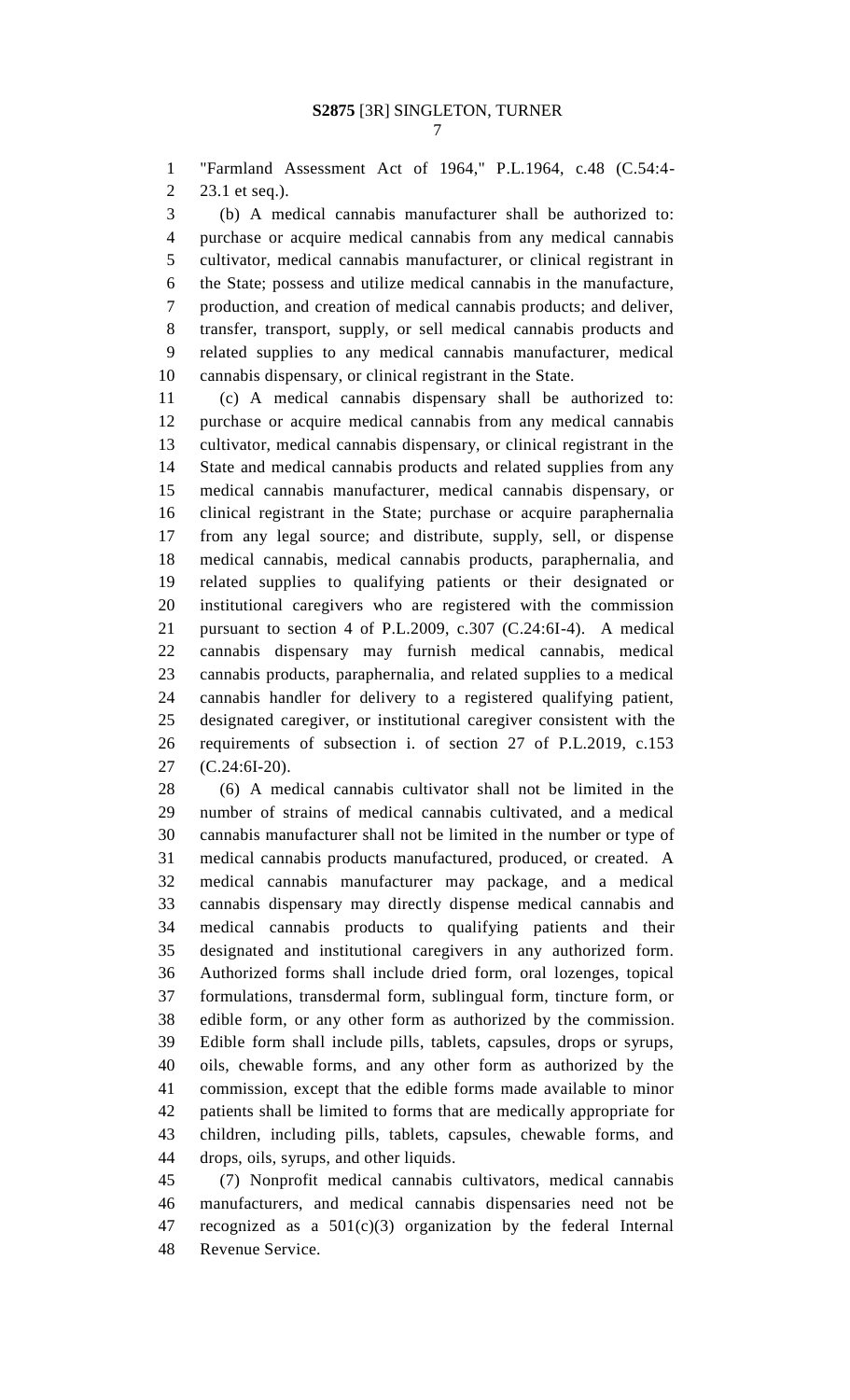b. The commission shall require that an applicant provide such information as the commission determines to be necessary pursuant to regulations adopted pursuant to P.L.2009, c.307 (C.24:6I-1 et al.).

 c. A person who has been convicted of a crime of the first, second, or third degree under New Jersey law or of a crime involving any controlled dangerous substance or controlled substance analog as set forth in chapter 35 of Title 2C of the New Jersey Statutes except paragraph (11) or (12) of subsection b. of N.J.S.2C:35-5, or paragraph (3) or (4) of subsection a. of N.J.S.2C:35-10, or any similar law of the United States or any other state shall not be issued a permit to operate as a medical cannabis cultivator, medical cannabis manufacturer, medical cannabis dispensary, or clinical registrant or be a director, officer, or employee of a medical cannabis cultivator, medical cannabis manufacturer, medical cannabis dispensary, or clinical registrant, unless such conviction occurred after the effective date of P.L.2009, c.307 (C.24:6I-1 et al.) and was for a violation of federal law relating to possession or sale of cannabis for conduct that is authorized under P.L.2009, c.307 (C.24:6I-1 et al.) or P.L.2015, c.158 (C.18A:40-12.22 et al.).

 d. (1) The commission shall require each applicant seeking a permit to operate as, to be a director, officer, or employee of, or to be a significantly involved person in, a medical cannabis cultivator, medical cannabis manufacturer, medical cannabis dispensary, or clinical registrant to undergo a criminal history record background check.

 Any individual seeking to become a director, officer, or employee of a medical cannabis cultivator, medical cannabis manufacturer, medical cannabis dispensary, or clinical registrant, after issuance of an initial permit shall notify the commission and shall complete a criminal history record background check and provide all information as may be required by the commission as a condition of assuming a position as director, officer, or employee of the permitted entity. An individual who incurs an investment interest or gains the authority to make controlling decisions in a permitted entity that makes the individual a significantly involved person shall notify the commission, complete a criminal history record background check, and provide all information as may be required by the commission no later than 30 days after the date the individual becomes a significantly involved person, or any permit issued to the individual or group of which the significantly involved person is a member shall be revoked and the individual or group shall be deemed ineligible to hold any ownership or investment interest in a medical cannabis cultivator, medical cannabis manufacturer, medical cannabis dispensary, or clinical registrant for a period of at least two years, commencing from the date of revocation, and for such additional period of time as the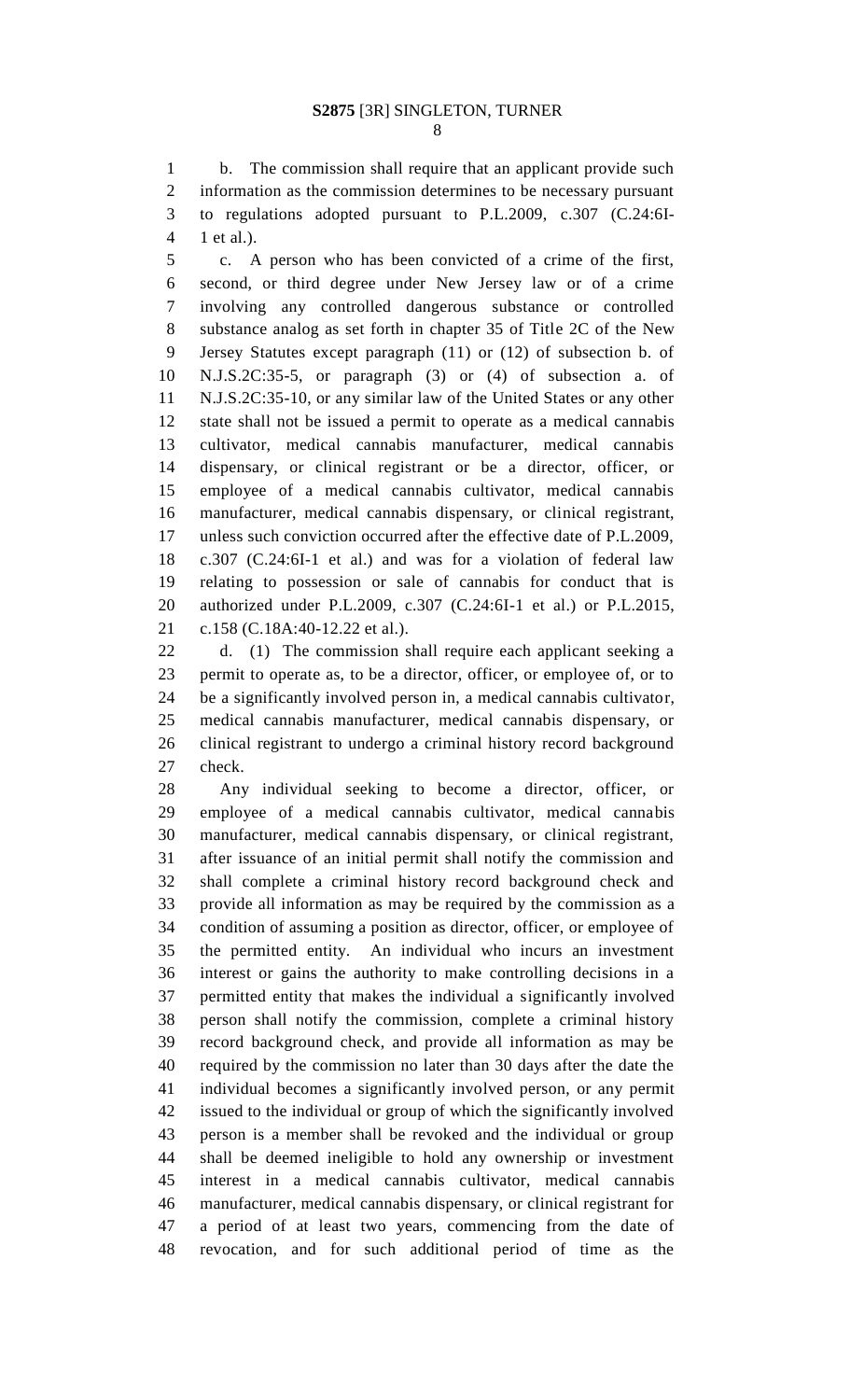commission deems appropriate, based on the duration of the nondisclosure, the size of the individual's or group's investment interest in the permitted entity, the amount of profits, revenue, or income realized by the individual or group from the permitted entity during the period of nondisclosure, and whether the individual had a disqualifying conviction or would otherwise have been deemed ineligible to be a significantly involved person in a medical cannabis cultivator, medical cannabis manufacturer, medical cannabis dispensary, or clinical registrant.

 For purposes of this section, the term "applicant" shall include any owner, director, officer, or employee of, and any significantly involved person in, a medical cannabis cultivator, medical cannabis manufacturer, medical cannabis dispensary, or clinical registrant. The commission is authorized to exchange fingerprint data with and receive criminal history record background information from the Division of State Police and the Federal Bureau of Investigation consistent with the provisions of applicable federal and State laws, rules, and regulations. The Division of State Police shall forward criminal history record background information to the commission in a timely manner when requested pursuant to the provisions of this section.

 An applicant who is required to undergo a criminal history record background check pursuant to this section shall submit to being fingerprinted in accordance with applicable State and federal laws, rules, and regulations. No check of criminal history record background information shall be performed pursuant to this section unless the applicant has furnished the applicant's written consent to that check. An applicant who is required to undergo a criminal history record background check pursuant to this section who refuses to consent to, or cooperate in, the securing of a check of criminal history record background information shall not be considered for a permit to operate, or authorization to be employed at or to be a significantly involved person in, a medical cannabis cultivator, medical cannabis manufacturer, medical cannabis dispensary, or clinical registrant. An applicant shall bear the cost for the criminal history record background check, including all costs of administering and processing the check.

 (2) The commission shall not approve an applicant for a permit to operate, or authorization to be employed at or to be a significantly involved person in, a medical cannabis cultivator, medical cannabis manufacturer, medical cannabis dispensary, or clinical registrant if the criminal history record background information of the applicant reveals a disqualifying conviction as set forth in subsection c. of this section.

 (3) Upon receipt of the criminal history record background information from the Division of State Police and the Federal Bureau of Investigation, the commission shall provide written notification to the applicant of the applicant's qualification for or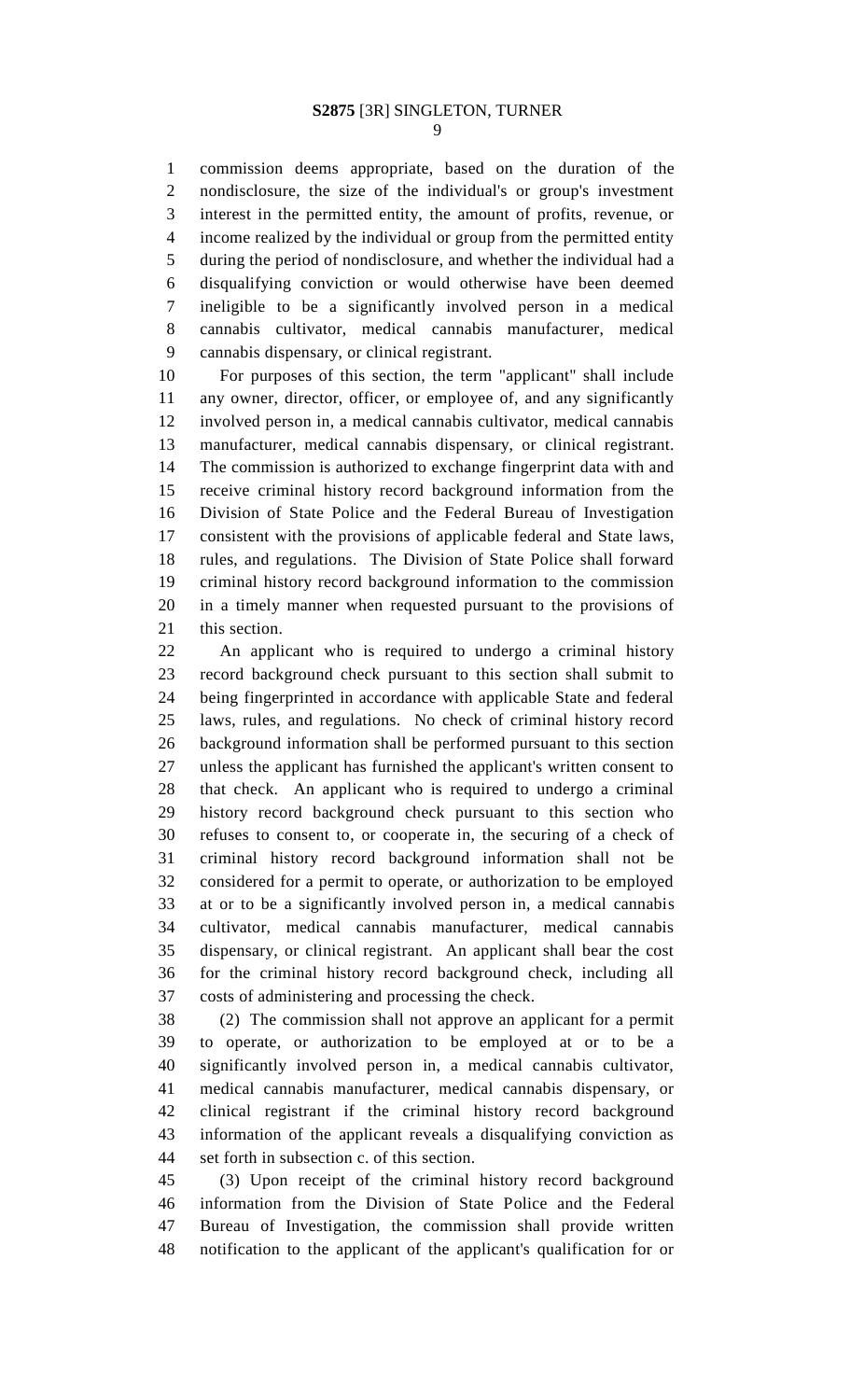disqualification for a permit to operate or be a director, officer, or employee of, or a significantly involved person in, a medical cannabis cultivator, medical cannabis manufacturer, medical cannabis dispensary, or clinical registrant.

 If the applicant is disqualified because of a disqualifying conviction pursuant to the provisions of this section, the conviction that constitutes the basis for the disqualification shall be identified in the written notice.

 (4) The Division of State Police shall promptly notify the commission in the event that an individual who was the subject of a criminal history record background check conducted pursuant to this section is convicted of a crime or offense in this State after the date the background check was performed. Upon receipt of that notification, the commission shall make a determination regarding the continued eligibility to operate or be a director, officer, or employee of, or a significantly involved person in, a medical cannabis cultivator, medical cannabis manufacturer, medical cannabis dispensary, or clinical registrant.

 (5) Notwithstanding the provisions of subsection c. of this section to the contrary, the commission may offer provisional authority for an applicant to be an owner, director, officer, or employee of, or a significantly involved person in, a medical cannabis cultivator, medical cannabis manufacturer, medical cannabis dispensary, or clinical registrant for a period not to exceed three months if the applicant submits to the commission a sworn statement attesting that the person has not been convicted of any disqualifying conviction pursuant to this section.

 (6) Notwithstanding the provisions of subsection c. of this section to the contrary, no applicant to be an owner, director, officer, or employee of, or a significantly involved person in, a medical cannabis cultivator, medical cannabis manufacturer, medical cannabis dispensary, or clinical registrant shall be disqualified on the basis of any conviction disclosed by a criminal history record background check conducted pursuant to this section if the individual has affirmatively demonstrated to the commission clear and convincing evidence of rehabilitation. In determining whether clear and convincing evidence of rehabilitation has been demonstrated, the following factors shall be considered:

 (a) the nature and responsibility of the position which the convicted individual would hold, has held, or currently holds;

(b) the nature and seriousness of the crime or offense;

 (c) the circumstances under which the crime or offense occurred;

(d) the date of the crime or offense;

 (e) the age of the individual when the crime or offense was committed;

 (f) whether the crime or offense was an isolated or repeated incident;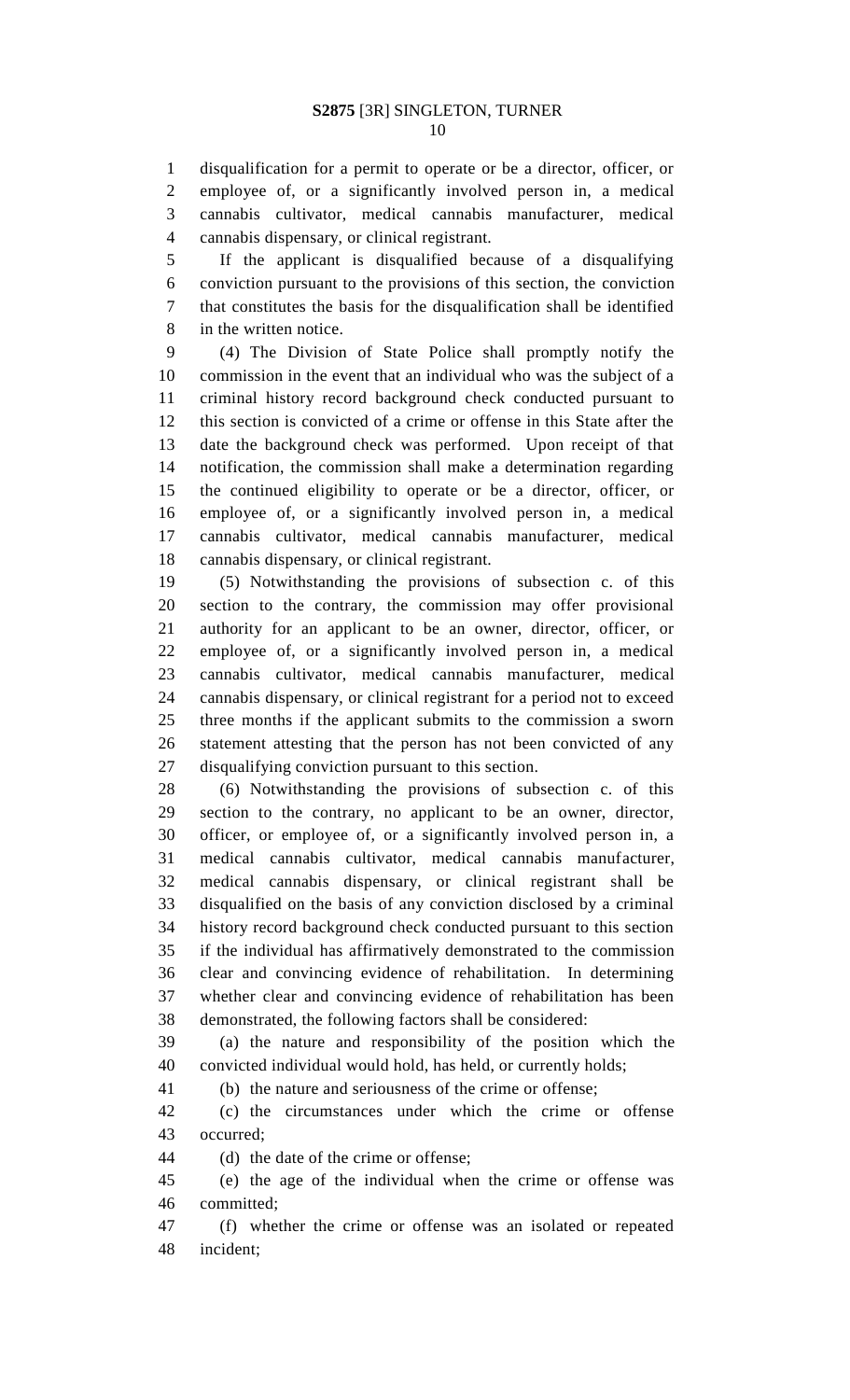(g) any social conditions which may have contributed to the commission of the crime or offense; and

 (h) any evidence of rehabilitation, including good conduct in prison or in the community, counseling or psychiatric treatment received, acquisition of additional academic or vocational schooling, successful participation in correctional work-release programs, or the recommendation of those who have had the individual under their supervision.

 e. The commission shall issue a permit to operate or be an owner, director, officer, or employee of, or a significantly involved person in, a medical cannabis cultivator, medical cannabis manufacturer, or medical cannabis dispensary if the commission finds that issuing such a permit would be consistent with the purposes of P.L.2009, c.307 (C.24:6I-1 et al.) and the requirements of this section and section 11 of P.L.2019, c.153 (C.24:6I-7.1) are met. The denial of an application shall be considered a final agency decision, subject to review by the Appellate Division of the Superior Court. A permit to operate a medical cannabis cultivator, medical cannabis manufacturer, or medical cannabis dispensary issued on or after the effective date of P.L.2019, c.153 (C.24:6I- 5.1 et al.) shall be valid for one year and shall be renewable annually.

 f. A person who has been issued a permit pursuant to this section or a clinical registrant permit pursuant to section 13 of P.L.2019, c.153 (C.24:6I-7.3) shall display the permit at the front entrance to the premises of the permitted facility at all times when the facility is engaged in conduct authorized pursuant to P.L.2009, c.307 (C.24:6I-1 et al.) involving medical cannabis, including, but not limited to, the cultivating, manufacturing, or dispensing of medical cannabis.

 g. A medical cannabis cultivator, medical cannabis manufacturer, medical cannabis dispensary, or clinical registrant shall report any change in information to the commission not later than 10 days after such change, or the permit shall be deemed null and void.

 h. Each medical cannabis dispensary and clinical registrant shall maintain and make available on its Internet website, if any, a standard price list that shall apply to all medical cannabis, medical cannabis products, and related supplies and paraphernalia sold or dispensed by the medical cannabis dispensary or clinical registrant, which prices shall be reasonable and consistent with the actual costs incurred by the medical cannabis dispensary or clinical registrant in connection with acquiring and selling, transferring, or dispensing the medical cannabis or medical cannabis product and related supplies and paraphernalia. The prices charged by the medical cannabis dispensary or clinical registrant shall not deviate from the prices indicated on the entity's current price list, provided that a price list maintained by a medical cannabis dispensary or clinical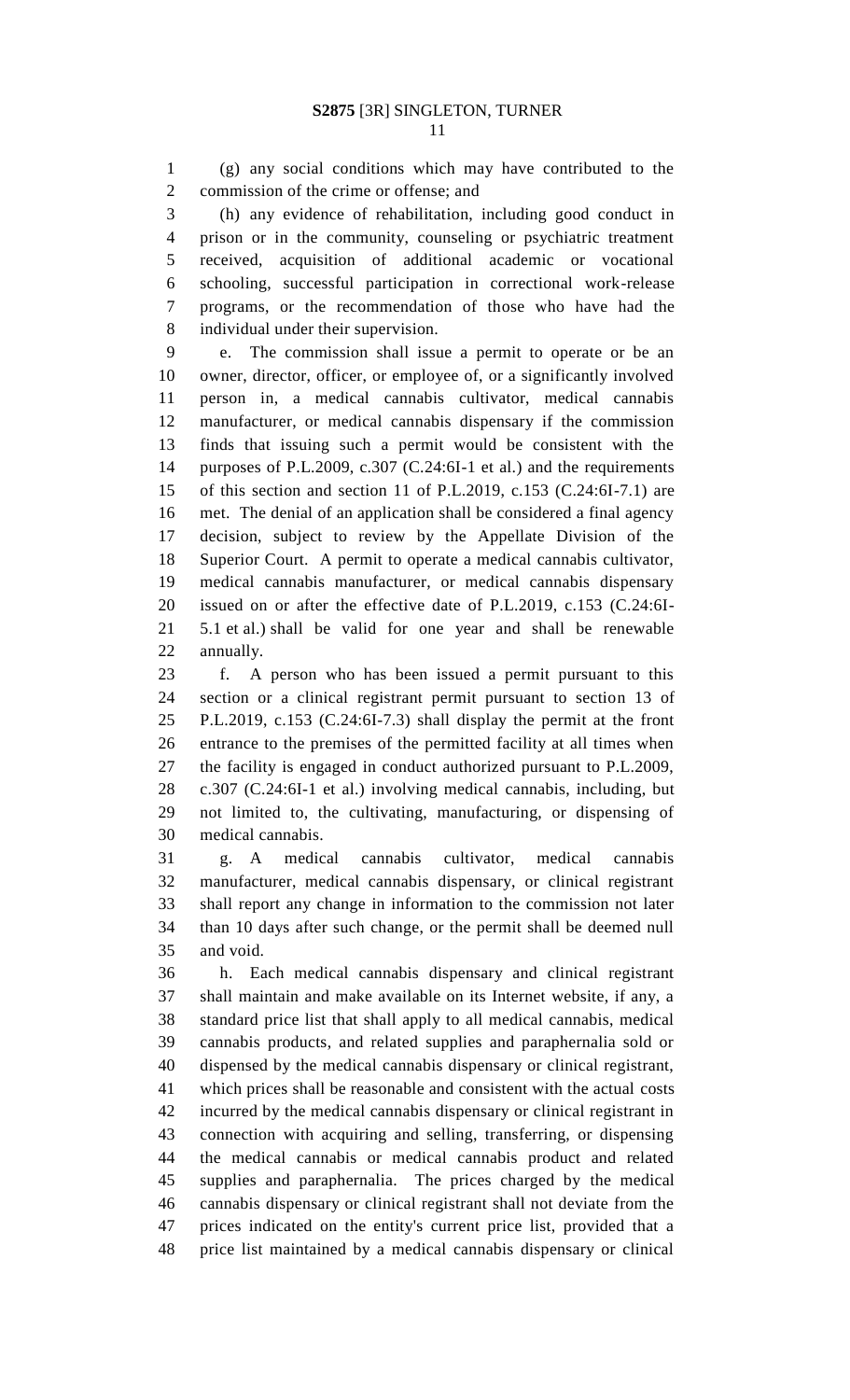registrant may allow for medical cannabis to be made available at a reduced price or without charge to qualifying patients who have a demonstrated financial hardship, as that term shall be defined by the commission by regulation. A price list required pursuant to this subsection may be revised no more than once per month, and each medical cannabis dispensary and clinical registrant shall be responsible for ensuring that the commission has a copy of the facility's current price list. A medical cannabis dispensary or clinical registrant shall be liable to a civil penalty of \$1,000 for each sale that occurs at a price that deviates from the entity's current price list, and to a civil penalty of \$10,000 for each week during which the entity's current price list is not on file with the commission. Any civil penalties collected by the commission pursuant to this section shall be used by the commission for the purposes of administering the State medical cannabis program.

i. The commission shall adopt regulations to:

 (1) require such written documentation of each delivery or dispensation of cannabis to, and pickup of cannabis for, a registered qualifying patient, including the date and amount dispensed, and, in the case of delivery, the date and times the delivery commenced and was completed, the address where the medical cannabis was delivered, the name of the patient or caregiver to whom the medical cannabis was delivered, and the name, handler certification number, and delivery certification number of the medical cannabis handler who performed the delivery, to be maintained in the records of the medical cannabis dispensary or clinical registrant, as the commission determines necessary to ensure effective documentation of the operations of each medical cannabis dispensary or clinical registrant;

 (2) monitor, oversee, and investigate all activities performed by medical cannabis cultivators, medical cannabis manufacturers, medical cannabis dispensaries, and clinical registrants;

 (3) ensure adequate security of all facilities 24 hours per day and security of all delivery methods to registered qualifying patients; and

 (4) establish thresholds for administrative action to be taken against a medical cannabis cultivator, medical cannabis manufacturer, medical cannabis dispensary, or clinical registrant and its employees, officers, investors, directors, or governing board pursuant to subsection m. of this section, including, but not limited to, specific penalties or disciplinary actions that may be imposed in a summary proceeding.

 j. (1) Each medical cannabis cultivator, medical cannabis manufacturer, medical cannabis dispensary, and clinical registrant shall require the owners, directors, officers, and employees at the permitted facility to complete at least eight hours of ongoing training each calendar year. The training shall be tailored to the roles and responsibilities of the individual's job function, and shall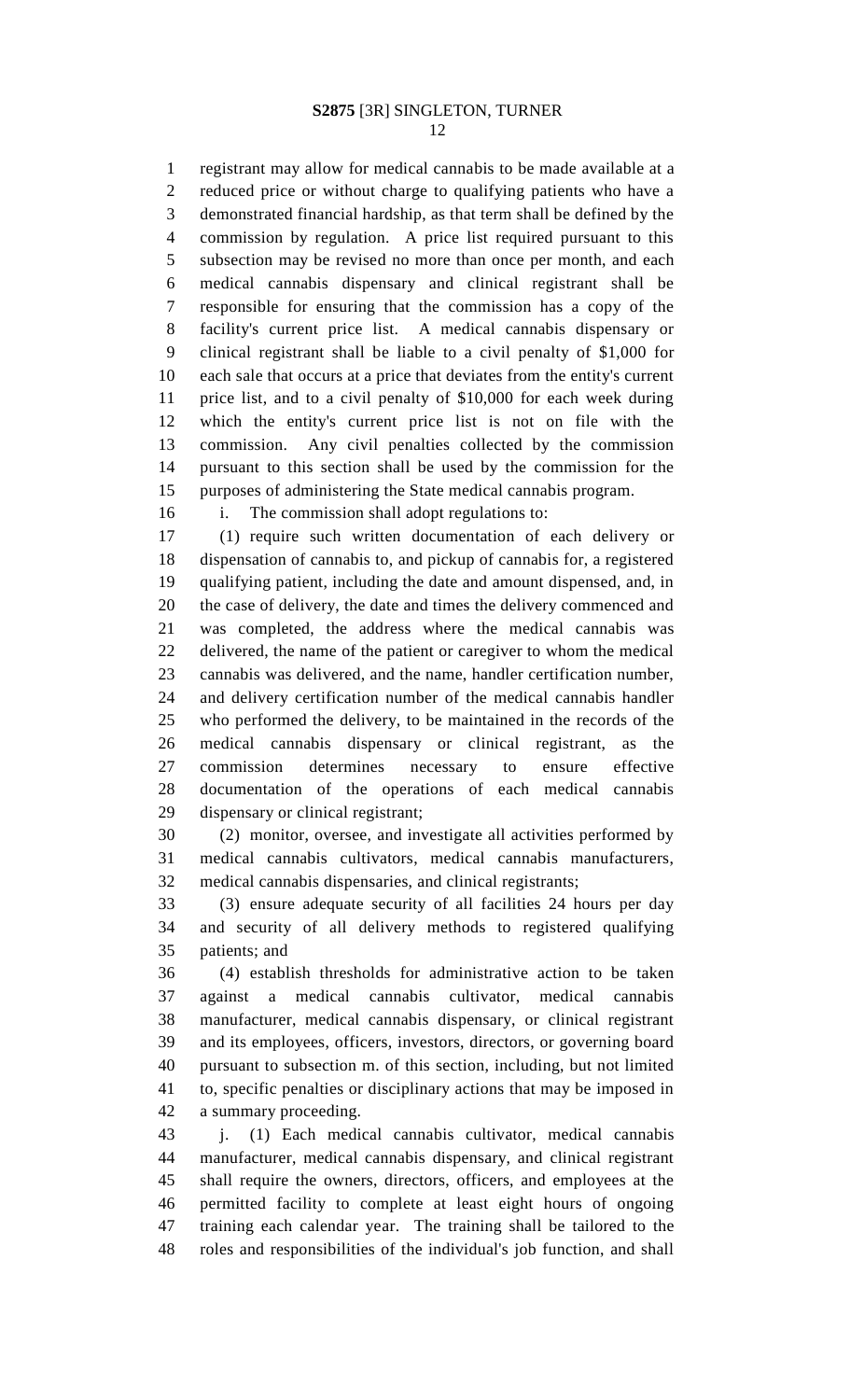include training on confidentiality and such other topics as shall be required by the commission.

 (2) Each medical cannabis dispensary and clinical registrant shall consider whether to make interpreter services available to the population served, including for individuals with a visual or hearing impairment. The commission shall provide assistance to any medical cannabis dispensary or clinical registrant that seeks to provide such services in locating appropriate interpreter resources. A medical cannabis dispensary or clinical registrant shall assume the cost of providing interpreter services pursuant to this subsection.

 k. (1) The first six alternative treatment centers issued permits following the effective date of P.L.2009, c.307 (C.24:6I-1 et al.) shall be authorized to sell or transfer such permit and other assets to a for-profit entity, provided that: the sale or transfer is approved by the commission; each owner, director, officer, and employee of, and significantly involved person in, the entity seeking to purchase or receive the transfer of the permit, undergoes a criminal history record background check pursuant to subsection d. of this section, provided that nothing in this subsection shall be construed to require any individual to undergo a criminal history record background check if the individual would otherwise be exempt from undergoing a criminal history record background check pursuant to subsection d. of this section; the commission finds that the sale or transfer of the permit would be consistent with the purposes of P.L.2009, c.307 (C.24:6I-1 et al.); and no such sale or transfer shall be authorized more than one year after the effective date of P.L.2019, c.153 (C.24:6I-5.1 et al.). The sale or transfer of a permit pursuant to this subsection shall not be subject to the requirements of the "New Jersey Nonprofit Corporation Act," N.J.S.15A:1- 1 et seq., provided that, prior to or at the time of the sale or transfer, all debts and obligations of the nonprofit entity are either paid in full or assumed by the for-profit entity purchasing or acquiring the permit, or a reserve fund is established for the purpose of paying in full the debts and obligations of the nonprofit entity, and the for- profit entity pays the full value of all assets held by the nonprofit entity, as reflected on the nonprofit entity's balance sheet, in addition to the agreed-upon price for the sale or transfer of the entity's alternative treatment center permit. Until such time as the members of the Cannabis Regulatory Commission are appointed and the commission first organizes, the Department of Health shall have full authority to approve a sale or transfer pursuant to this paragraph.

 (2) The sale or transfer of any interest of five percent or more in a medical cannabis cultivator, medical cannabis manufacturer, medical cannabis dispensary, or clinical registrant permit shall be subject to approval by the commission and conditioned on the entity that is purchasing or receiving transfer of the interest in the medical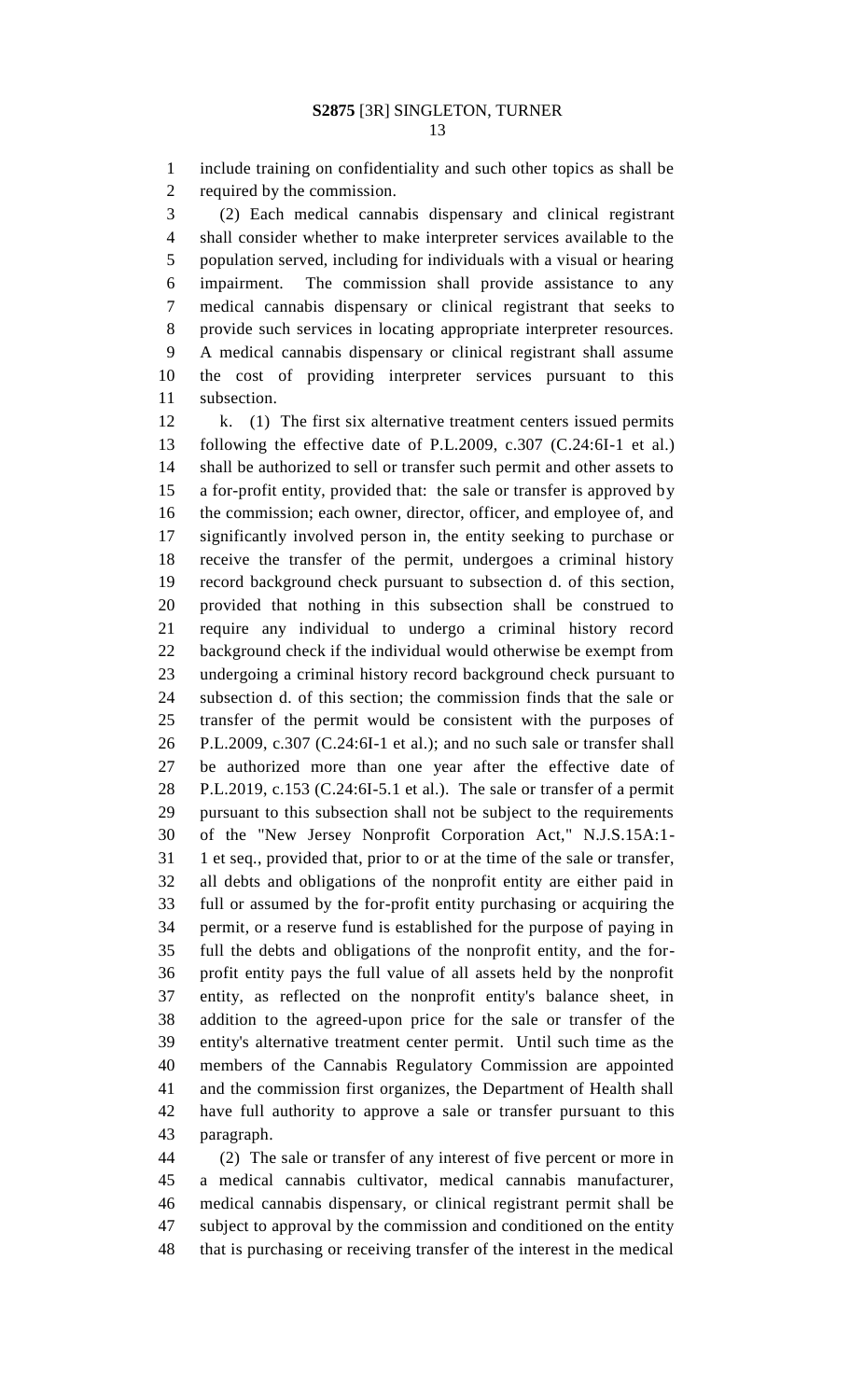cannabis cultivator, medical cannabis manufacturer, medical cannabis dispensary, or clinical registrant permit completing a criminal history record background check pursuant to the requirements of subsection d. of this section.

 l. No employee of any department, division, agency, board, or other State, county, or local government entity involved in the process of reviewing, processing, or making determinations with regard to medical cannabis cultivator, medical cannabis manufacturer, medical cannabis dispensary, or clinical registrant permit applications shall have any direct or indirect financial interest in the cultivating, manufacturing, or dispensing of medical cannabis or related paraphernalia, or otherwise receive anything of value from an applicant for a medical cannabis cultivator, medical cannabis manufacturer, medical cannabis dispensary, or clinical registrant permit in exchange for reviewing, processing, or making any recommendations with respect to a permit application.

 m. In the event that a medical cannabis cultivator, medical cannabis manufacturer, medical cannabis dispensary, or clinical registrant fails to comply with any requirements set forth in P.L.2009, c.307 (C.24:6I-1 et al.) or any related law or regulation, the commission may invoke penalties or take administrative action against the medical cannabis cultivator, medical cannabis manufacturer, medical cannabis dispensary, or clinical registrant and its employees, officers, investors, directors, or governing board, including, but not limited to, assessing fines, referring matters to another State agency, and suspending or terminating any permit held by the medical cannabis cultivator, medical cannabis manufacturer, medical cannabis dispensary, or clinical registrant. Any penalties imposed or administrative actions taken by the commission pursuant to this subsection may be imposed in a summary proceeding.

(cf: P.L.2019, c.153, s.10)

**2** 2. Section 11 of P.L.2019, c.153 (C.24:6I-7.1) is amended to read as follows:

 11. a. The commission shall, no later than 90 days after the effective date of P.L.2019, c.153 (C.24:6I-5.1 et al.) or upon adoption of rules and regulations as provided in subsection c. of section 18 of P.L.2009, c.307 (C.24:6I-16), whichever occurs later, begin accepting and processing applications for new medical cannabis cultivator, medical cannabis manufacturer, and medical cannabis dispensary permits. Notwithstanding the provisions of subsubparagraph (i) of subparagraph (a) of paragraph (2) of subsection a. of section 7 of P.L.2009, c.307 (C.24:6I-7), the first three alternative treatment center permits issued by the commission pursuant to an application submitted on or after the effective date of P.L.2019, c.153 (C.24:6I-5.1 et al.) and up to four alternative treatment centers permits issued by the commission after the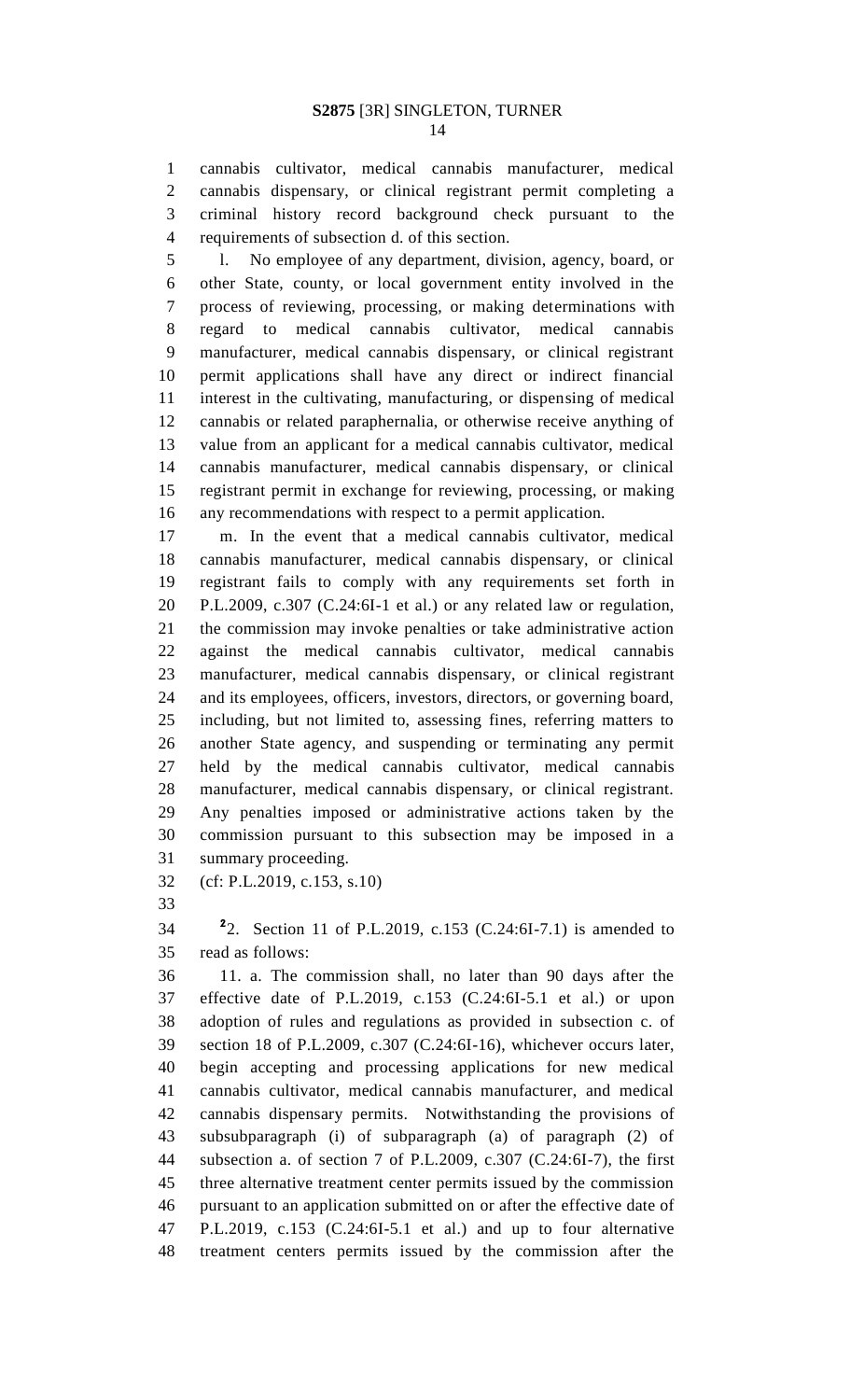effective date of P.L.2019, c.153 (C.24:6I-5.1 et al.) pursuant to an application submitted pursuant to a request for applications published in the New Jersey Register prior to the effective date of P.L.2019, c.153 (C.24:6I-5.1 et al.) shall be deemed to concurrently hold a medical cannabis cultivator permit, a medical cannabis manufacturer permit, and a medical cannabis dispensary permit; of these permits, one permit shall be issued to an applicant located in the northern region of the State, one permit shall be issued to an applicant located in the central region of the State, and one permit shall be issued to an applicant located in the southern region of the State. Any permits issued by the commission thereafter shall be subject to the provisions of subsubparagraph (i) of subparagraph (a) of paragraph (2) of subsection a. of section 7 of P.L.2009, c.307 (C.24:6I-7), and the requirements of subsection d. of this section concerning conditional permits.

 b. The commission may establish nonrefundable application fees for permit applications and conditional permit applications, and permit and conditional permit fees for successful applicants.

 c. (1) The commission shall make a determination as to any permit application, other than an application for a conditional permit submitted pursuant to subsection d. of this section, no later than 90 days after receiving the application, which may include a determination that the commission reasonably requires more time to adequately review the application.

 (2) The commission shall issue a permit, other than a conditional permit, to an approved applicant at such time as the commission completes the application review process and any mandatory inspections, and determines that the applicant is in compliance with and is implementing the plans, procedures, protocols, actions, or other measures set forth in the applicant's permit application submitted pursuant to section 12 of P.L.2019, c.153 (C.24:6I-7.2), did maintain compliance with the terms, conditions, or restrictions of a conditional permit issued to the applicant, if applicable, and is otherwise in compliance with the requirements of P.L.2009, c.307 (C.24:6I-1 et al.).

 d. (1) The commission shall ensure that at least one third of the total permits issued for each type of medical cannabis permit are conditional permits, which one-third figure shall include any conditional permit issued to an applicant which is subsequently converted by the commission into a full permit pursuant to paragraph (4) of this subsection and any conditional permit, including a converted permit, issued to a microbusiness pursuant to subsection e. of this section. The requirements of this subsection shall not apply to permits issued to clinical registrants or to permits issued to the three alternative treatment centers issued a permit pursuant to subsection a. of this section that are expressly exempt from the provisions of subsubparagraph (i) of subparagraph (a) of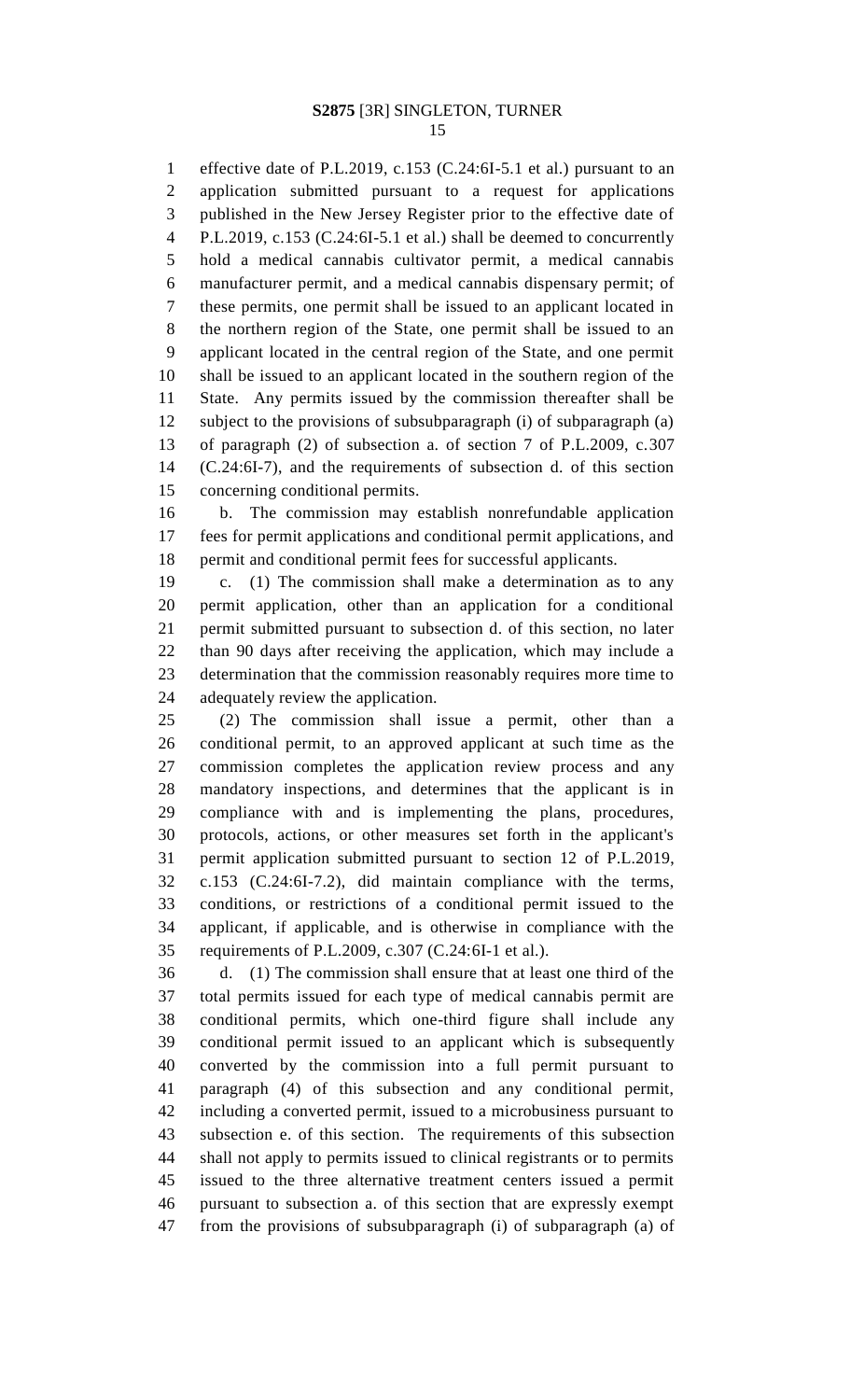paragraph (2) of subsection a. of section 7 of P.L.2009, c.307 (C.24:6I-7).

(2) An application for a conditional permit shall include:

 (a) documentation that the applicant entity includes at least one significantly involved person who has resided in this State for at least two years as of the date of the application;

 (b) a list of all owners, officers, directors, and employees of, and significantly involved persons in, the proposed medical cannabis entity, including their names, addresses, dates of birth, resumes, and a photocopy of their driver's licenses or other government-issued form of identification;

 (c) a criminal history record background check completed pursuant to subsection d. of section 7 of P.L.2009, c.307 (C.24:6I-7) for each owner, officer, director, and employee of, and each significantly involved person in, the proposed medical cannabis entity, provided that a conditional permit may be issued pending the results of a criminal history record background check;

 (d) documentation that each significantly involved person in the proposed medical cannabis entity has, for the immediately preceding taxable year, an adjusted gross income of no more than 21 \$200,000 or no more than \$400,000 if filing jointly with another;

 (e) a certification that each significantly involved person in the proposed medical cannabis entity does not have any financial interest in an entity applying for any other medical cannabis permit, or in an entity that currently holds a permit issued pursuant to section 7 of P.L.2009, c.307 (C.24:6I-7);

 (f) the federal and State tax identification numbers for the proposed medical cannabis entity, and proof of business registration with the Division of Revenue in the Department of the Treasury;

 (g) information about the proposed medical cannabis entity, including its legal name, any registered alternate name under which it may conduct business, and a copy of its articles of organization and bylaws;

 (h) the business plan and management operation profile for the proposed medical cannabis entity;

 (i) the plan by which the applicant intends to obtain appropriate liability insurance coverage for the proposed medical cannabis entity; and

 (j) any other requirements established by the commission pursuant to regulation.

 (3) The commission shall make a determination on an application for a conditional permit within 30 days after the date the application is received. A determination made pursuant to this paragraph may include a determination that the commission requires more time to adequately review the application. The commission shall approve a permit application that meets the requirements of this subsection unless the commission finds by clear and convincing evidence that the applicant would be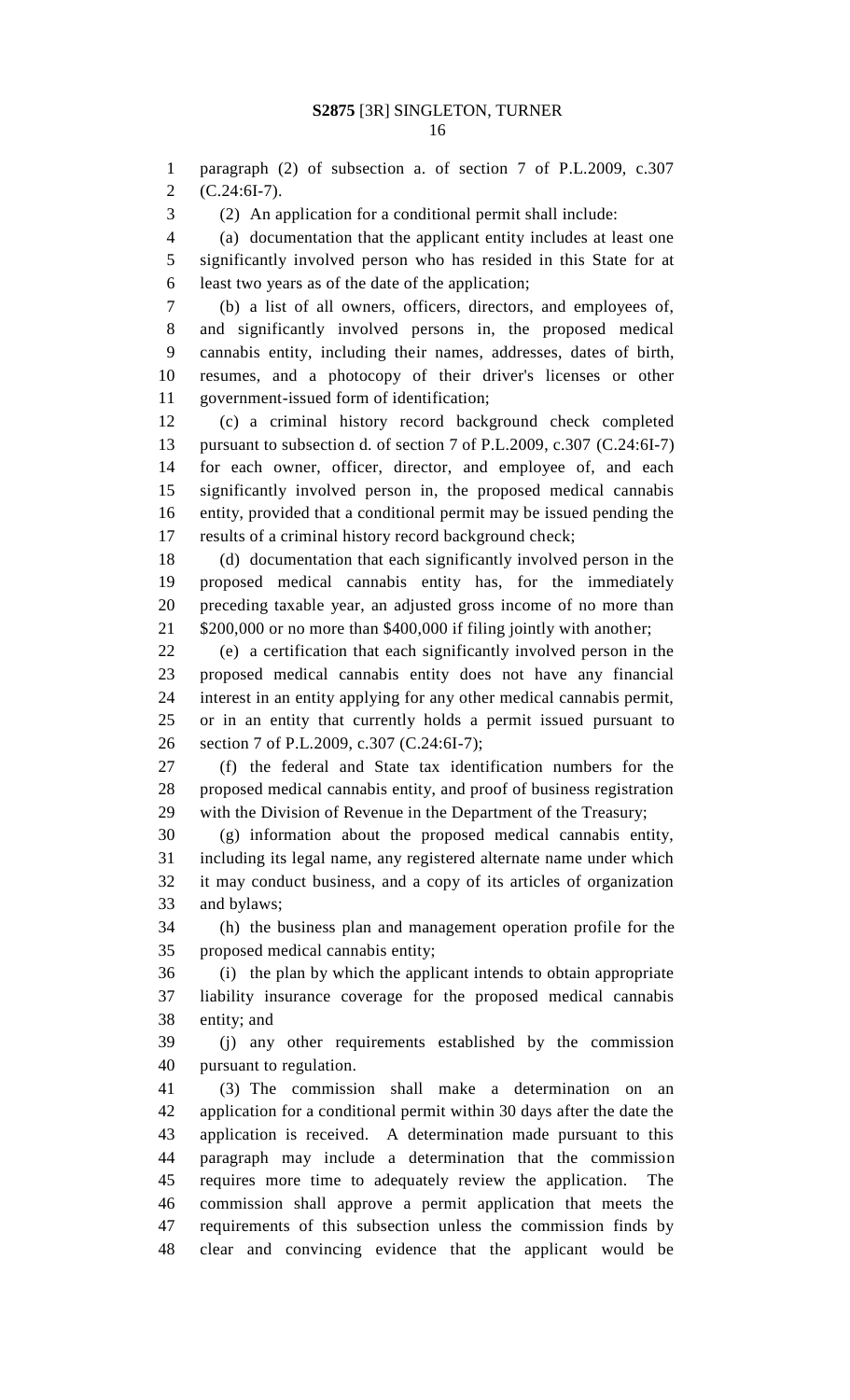manifestly unsuitable to perform the activities authorized for the permit sought by the applicant. The commission shall deny a conditional permit to any applicant who fails to provide information, documentation, and assurances as required by this subsection; who fails to reveal any fact material to qualification; or who supplies information that is untrue or misleading as to a material fact pertaining to the qualification criteria for issuance of a conditional permit. If the application is denied, the commission shall notify the applicant in writing of the specific reason for its denial and provide the applicant with the opportunity for a hearing in accordance with the "Administrative Procedure Act," P.L.1968, c.410 (C.52:14B-1 et seq.).

 (4) The commission shall furnish to each entity issued a conditional permit a list of the requirements that the entity will be required to comply with within 120 days after issuance of the conditional permit. If the commission subsequently determines that, during the 120-day period, the conditional permit holder is in compliance with all applicable conditions and is implementing the plans, procedures, protocols, actions, or other measures set forth in its application, the commission shall convert the conditional permit into a full permit, which will expire one year from its date of issuance and be subject to annual renewal; if the commission determines that the conditional permit holder is not in compliance with all applicable conditions or not implementing the plans, procedures, protocols, actions, or other measures set forth in its application, the conditional permit shall automatically expire at the end of the 120-day period, or, at the discretion of the commission, may be revoked prior to the end of the 120-day period.

 (5) A conditional permit issued pursuant this subsection may not be sold or transferred.

 e. (1) The commission shall ensure that at least 10 percent of the total permits issued for each medical cannabis permit type, other than a clinical registrant permit, are designated for and only issued to microbusinesses, and that at least 25 percent of the total permits issued be issued to microbusinesses. A microbusiness may be issued a full annual permit pursuant to section 7 of P.L.2009, c.307 (C.24:6I-7) or a conditional permit pursuant to subsection d. of this section. The maximum fee assessed by the commission for issuance or renewal of a permit issued to a microbusiness shall be no more than half the fee applicable to a permit of the same type issued to a person or entity that is not a microbusiness. A permit issued to a microbusiness shall be valid for one year and may be renewed annually.

(2) A microbusiness shall meet the following requirements:

 (a) 100 percent of the ownership interest in the microbusiness shall be held by current New Jersey residents who have resided in the State for at least the past two consecutive years;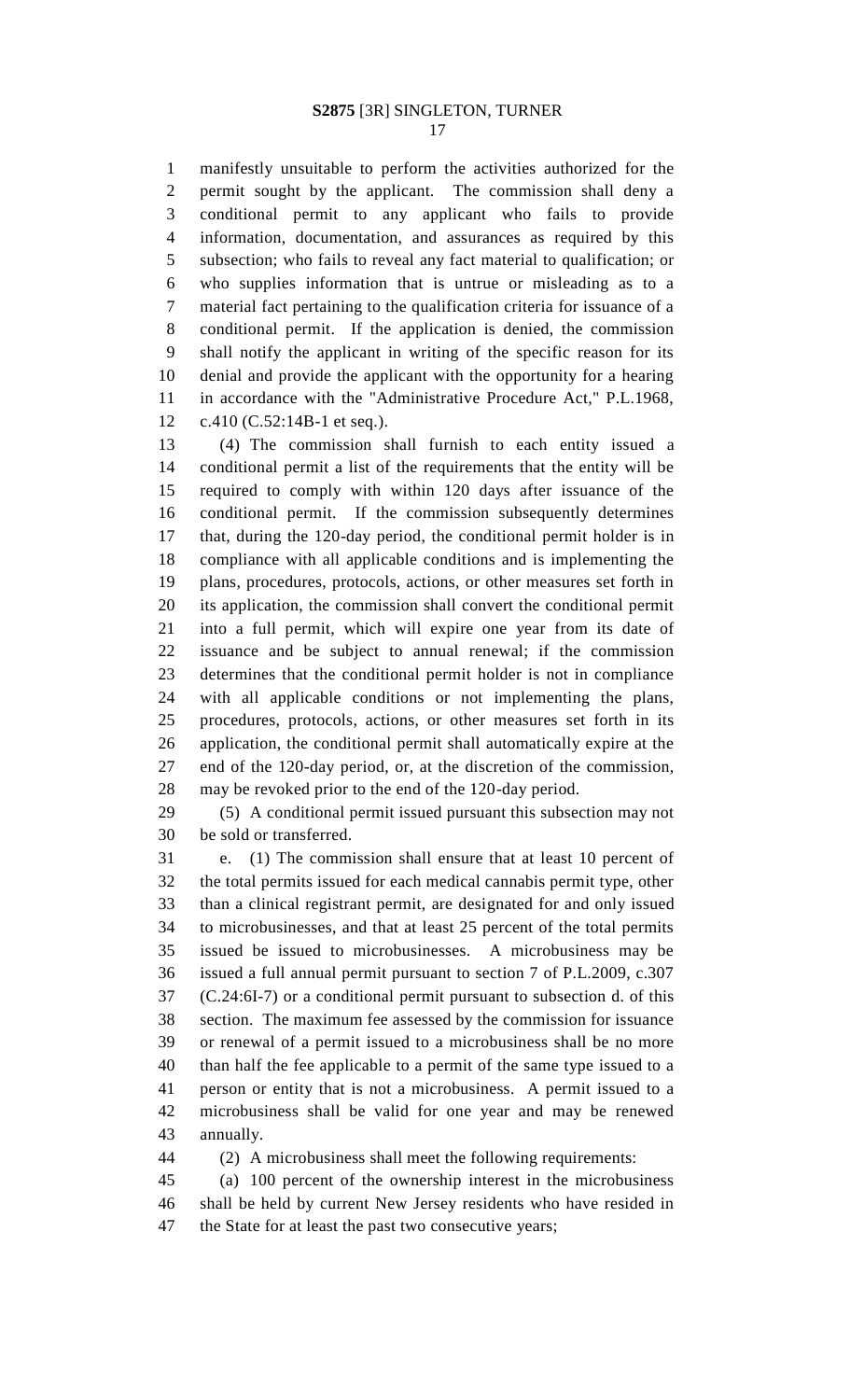(b) at least 51 percent of the owners, directors, officers, and employees of the microbusiness shall be residents of the municipality in which the microbusiness is or will be located, or a municipality bordering the municipality in which the microbusiness is or will be located;

 (c) the microbusiness shall employ no more than 10 employees at one time, inclusive of any owners, officers, and directors of the microbusiness;

 (d) the microbusiness shall not exceed the following size and capacity restrictions:

 (i) the entire microbusiness facility shall occupy an area of no 12 more than 2,500 square feet;

 (ii) in the case of a microbusiness that is a medical cannabis cultivator, the total medical cannabis grow area shall not exceed 2,500 square feet, measured on a horizontal plane, shall grow no higher than 24 feet above that plane, and shall possess a total of no more than 1,000 plants, including mature and immature medical cannabis plants, but not including seedlings;

 (iii) in the case of a microbusiness that is a medical cannabis manufacturer, the manufacturer shall acquire and process no more than 1,000 pounds of medical cannabis in dried form each month; and

 (iv) in the case of a microbusiness that is a medical cannabis dispensary, the dispensary shall acquire no more than 1,000 pounds of medical cannabis in dried form, or the equivalent amount in any other form, or any combination thereof, for dispensing to or on behalf of registered qualifying patients each month; and

 (e) the microbusiness shall comply with such other requirements as may be established by the commission by regulation.

 (3) The requirements of this subsection shall not apply to permits issued pursuant to an application submitted pursuant to a request for applications published in the New Jersey Register prior to the effective date of P.L.2019, c.153 (C.24:6I-5.1 et al.).

 f. The commission shall have the authority to review any services agreement submitted pursuant to subsection l. of section 12 of P.L.2019, c.153 (C.24:6I-7.2, and any agreement established under subsubparagraph (ii) of subparagraph (d) of paragraph 2 of subsection a. of section 7 of P.L.2009, c.307 (C.24:6I-7) to provide significant financial or technical assistance or the significant use of intellectual property to an applicant, to determine whether the terms 41 of the agreement, including interest rates, returns, and fees, are commercially reasonable and consistent with the fair market value for the terms generally applicable to agreements of a comparable nature. In the event the commission determines the terms of an agreement are not commercially reasonable or consistent with the fair market value generally applicable to the services to be provided 47 under the agreement, the commission shall have the authority to withhold approval of the permit application until the parties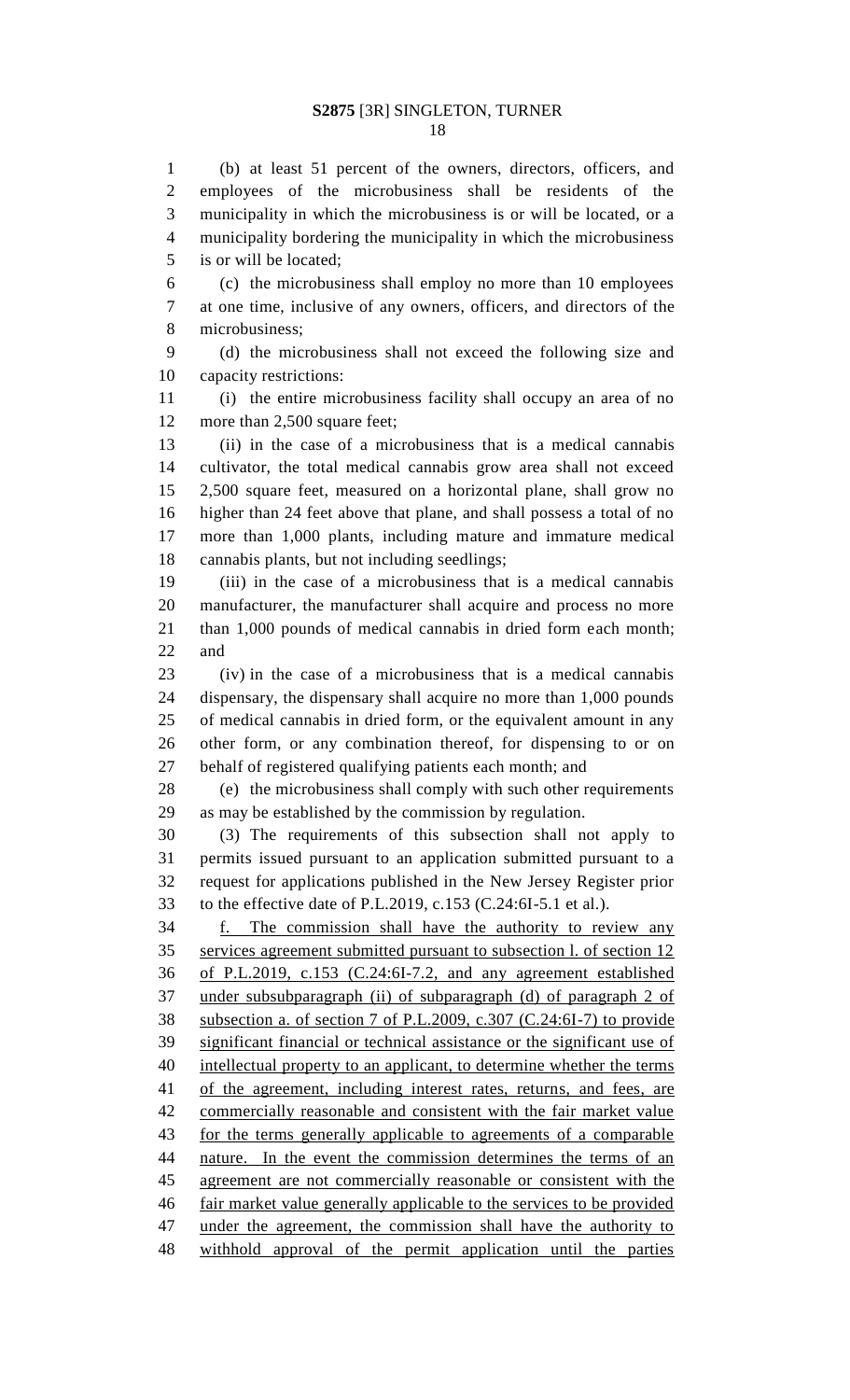renegotiate a new agreement that, as determined by the commission, is commercially reasonable and consistent with the fair market value for the terms generally applicable to agreements of a comparable nature. The parties to the agreement may request that the commission provide guidance as to what terms it would find to be commercially reasonable and consistent with the fair market value generally applicable to agreements of a comparable nature. Nothing in this subsection shall be construed to require the commission to award a permit to an applicant if the commission determines the applicant does not otherwise meet the requirements for issuance of the permit.**<sup>2</sup>** (cf: P.L.2019, c.153, s.11) 14 <sup>2</sup>3. Section 12 of P.L.2019, c.153 (24:6I-7.2) is amended to read as follows: 12. a. Each application for a medical cannabis cultivator permit, medical cannabis manufacturer permit, and medical cannabis dispensary permit, and each application for annual renewal of such permit, including permit and renewal applications for microbusinesses that meet the requirements of subsection e. of section 11 of P.L.2019, c.153 (C.24:6I-7.1), shall be submitted to the commission. A full, separate application shall be required for each initial permit requested by the applicant and for each location at which an applicant seeks to operate, regardless of whether the applicant was previously issued a medical cannabis cultivator, medical cannabis manufacturer, medical cannabis dispensary, or clinical registrant permit, and regardless of whether the applicant currently holds a medical cannabis cultivator, medical cannabis manufacturer, or medical cannabis dispensary permit. Renewal applications shall be submitted to the commission on a form and in a manner as shall be specified by the commission no later than 90 days before the date the current permit will expire. b. An initial permit application shall be evaluated according to criteria to be developed by the commission. The commission shall determine the point values to be assigned to each criterion, which shall include bonus points for applicants who are residents of New Jersey. c. The criteria to be developed by the commission pursuant to subsection b. of this section shall include, in addition to the criteria set forth in subsections d. and e. of this section and any other criteria developed by the commission, an analysis of the applicant's operating plan, excluding safety and security criteria, which shall include the following: (1) In the case of an applicant for a medical cannabis cultivator permit, the operating plan summary shall include a written description concerning the applicant's qualifications for, experience in, and knowledge of each of the following topics: (a) State-authorized cultivation of medical cannabis;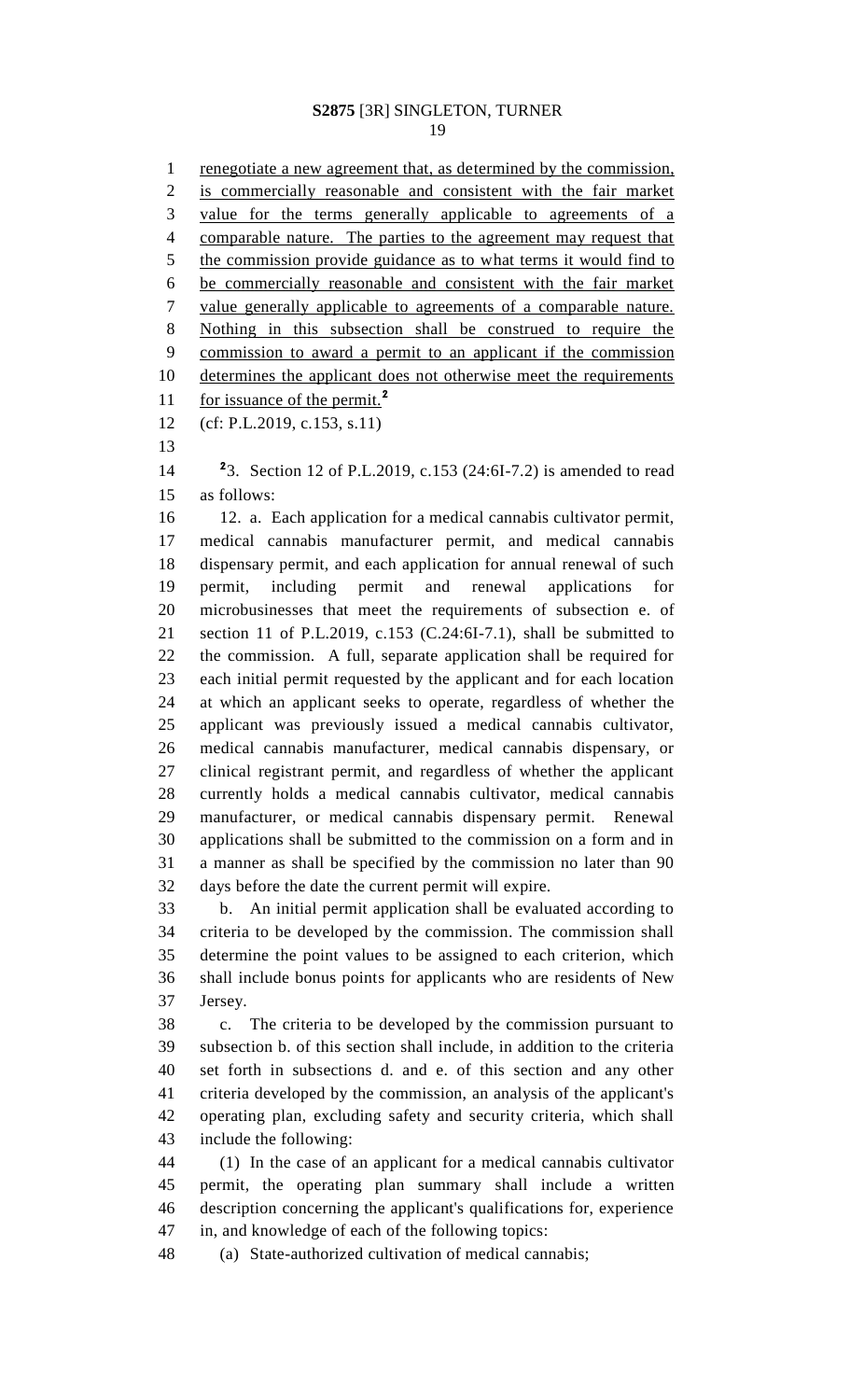(b) conventional horticulture or agriculture, familiarity with good agricultural practices, and any relevant certifications or

 (c) quality control and quality assurance; (d) recall plans; (e) packaging and labeling; (f) inventory control and tracking software or systems for the production of medical cannabis; (g) analytical chemistry and testing of medical cannabis; (h) water management practices; 11 (i) odor mitigation practices; (j) onsite and offsite recordkeeping; (k) strain variety and plant genetics; (l) pest control and disease management practices, including plans for the use of pesticides, nutrients, and additives; (m) waste disposal plans; and (n) compliance with applicable laws and regulations. (2) In the case of an applicant for a medical cannabis manufacturer permit, the operating plan summary shall include a written description concerning the applicant's qualifications for, experience in, and knowledge of each of the following topics: (a) State-authorized manufacture, production, and creation of cannabis products using appropriate extraction methods, including intended use and sourcing of extraction equipment and associated solvents or intended methods and equipment for non-solvent extraction; (b) pharmaceutical manufacturing, good manufacturing practices, and good laboratory practices; (c) quality control and quality assurance; (d) recall plans; (e) packaging and labeling; (f) inventory control and tracking software or systems for the production of medical cannabis; (g) analytical chemistry and testing of medical cannabis and medical cannabis products and formulations; (h) water management practices; (i) odor mitigation practices; (j) onsite and offsite recordkeeping; (k) a list of product formulations or products proposed to be manufactured with estimated cannabinoid profiles, if known, including varieties with high cannabidiol content; (l) intended use and sourcing of all non-cannabis ingredients used in the manufacture, production, and creation of cannabis products, including methods to verify or ensure the safety and integrity of those ingredients and their potential to be or contain

allergens;

degrees;

(m) waste disposal plans; and

(n) compliance with applicable laws and regulations.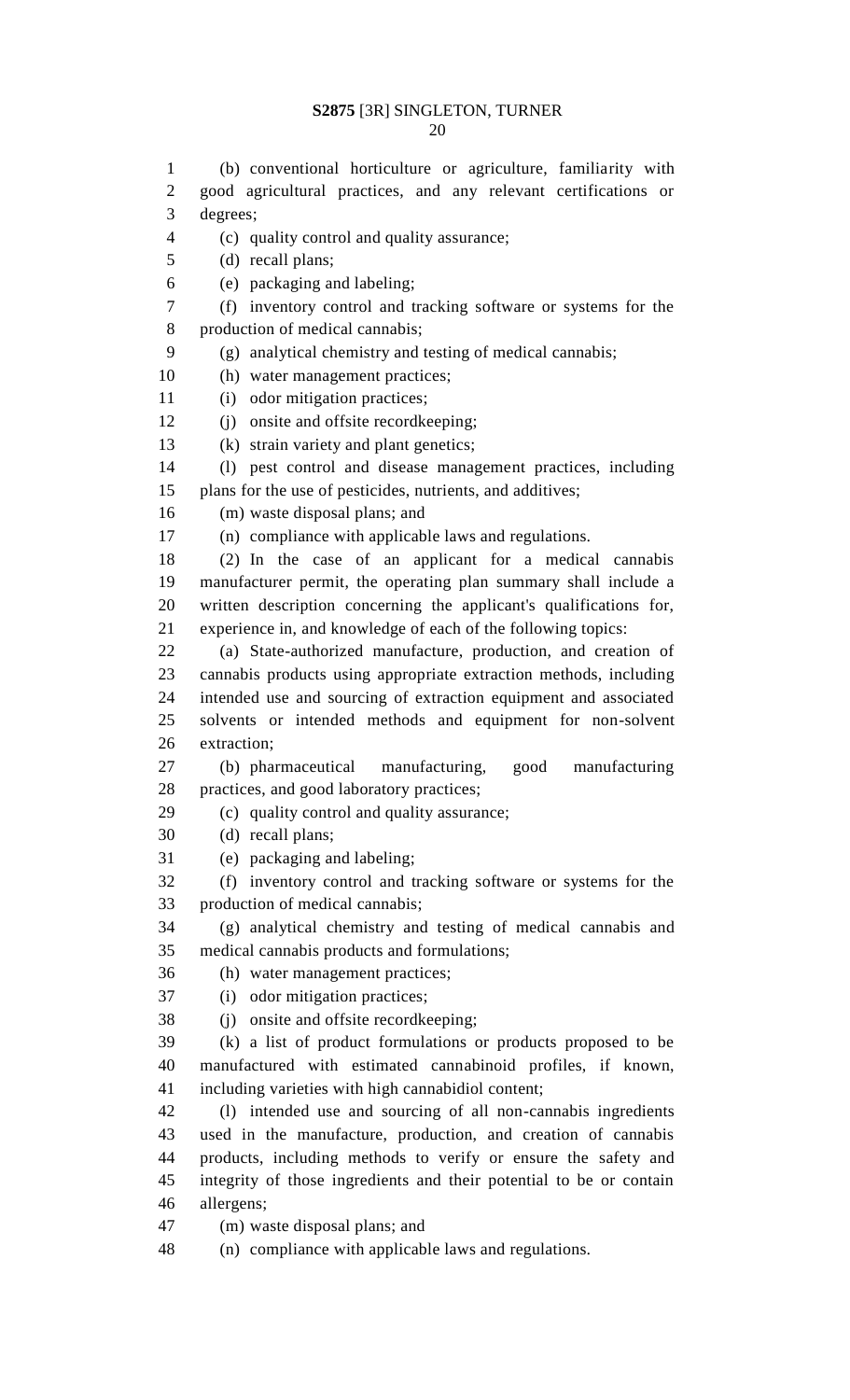(3) In the case of an applicant for a medical cannabis dispensary permit, the operating plan summary shall include a written description concerning the applicant's qualifications for, experience in, and knowledge of each of the following topics: (a) State-authorized dispensation of medical cannabis to qualifying patients; (b) healthcare, medicine, and treatment of patients with qualifying medical conditions; (c) medical cannabis product evaluation procedures; (d) recall plans; (e) packaging and labeling; (f) inventory control and point-of-sale software or systems for the sale of medical cannabis; (g) patient counseling procedures; (h) the routes of administration, strains, varieties, and

 cannabinoid profiles of medical cannabis and medical cannabis products;

18 (i) odor mitigation practices;

(j) onsite and offsite recordkeeping;

20 (k) compliance with State and federal patient privacy rules;

(l) waste disposal plans; and

(m) compliance with applicable laws and regulations.

 d. The criteria to be developed by the commission pursuant to subsection b. of this section shall include, in addition to the criteria set forth in subsections c. and e. of this section and any other criteria developed by the commission, an analysis of the following factors, if applicable:

28 (1) The applicant's environmental impact plan.

 (2) A summary of the applicant's safety and security plans and procedures, which shall include descriptions of the following:

 (a) plans for the use of security personnel, including contractors;

 (b) the experience or qualifications of security personnel and proposed contractors;

 (c) security and surveillance features, including descriptions of any alarm systems, video surveillance systems, and access and visitor management systems, along with drawings identifying the proposed locations for surveillance cameras and other security features;

 (d) plans for the storage of medical cannabis and medical cannabis products, including any safes, vaults, and climate control systems that will be utilized for this purpose;

(e) a diversion prevention plan;

(f) an emergency management plan;

 (g) procedures for screening, monitoring, and performing criminal history record background checks of employees;

 (h) cybersecurity procedures, including, in the case of an applicant for a medical cannabis dispensary permit, procedures for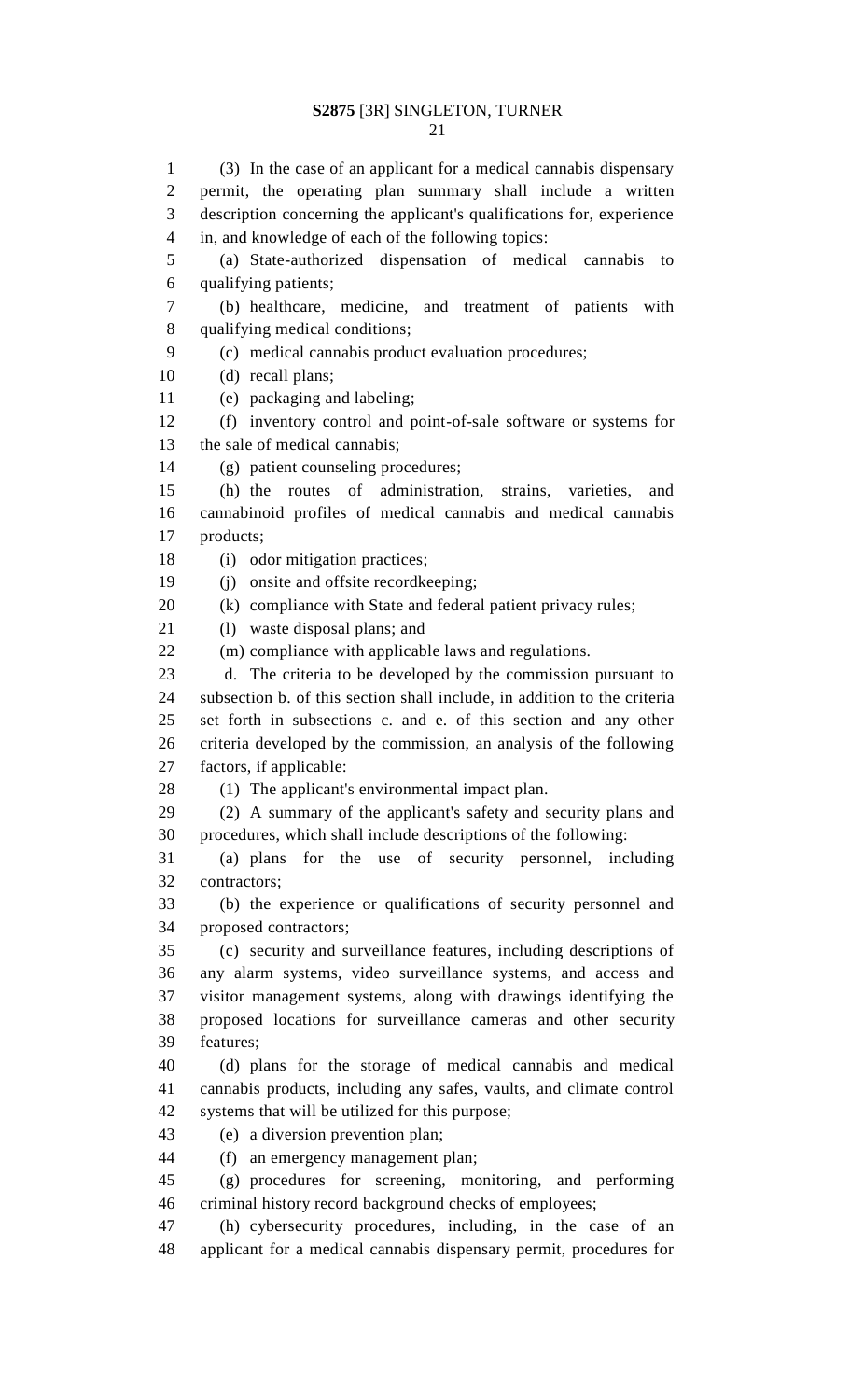collecting, processing, and storing patient data, and the applicant's familiarity with State and federal privacy laws; (i) workplace safety plans and the applicant's familiarity with federal Occupational Safety and Health Administration regulations; (j) the applicant's history of workers' compensation claims and safety assessments; (k) procedures for reporting adverse events; and (l) a sanitation practices plan. (3) A summary of the applicant's business experience, including the following, if applicable: (a) the applicant's experience operating businesses in highly- regulated industries; (b) the applicant's experience in operating alternative treatment centers and related medical cannabis production and dispensation entities under the laws of New Jersey or any other state or jurisdiction within the United States; and (c) the applicant's plan to comply with and mitigate the effects of 26 U.S.C. s.280E on cannabis businesses, and for evidence that the applicant is not in arrears with respect to any tax obligation to the State. In evaluating the experience described under subparagraphs (a), (b), and (c) of this paragraph, the commission shall afford the greatest weight to the experience of the applicant itself, controlling owners, and entities with common ownership or control with the applicant; followed by the experience of those with a 15 percent or greater ownership interest in the applicant's organization; followed by significantly involved persons in the applicant's organization; followed by other officers, directors, and current and prospective employees of the applicant who have a bona fide relationship with the applicant's organization as of the submission date of the application. (4) A description of the proposed location for the applicant's site, including the following, if applicable: (a) the proposed location, the surrounding area, and the suitability or advantages of the proposed location, along with a floor plan and optional renderings or architectural or engineering plans; (b) the submission of zoning approvals for the proposed location, which shall consist of a letter or affidavit from appropriate municipal officials that the location will conform to municipal zoning requirements allowing for such activities related to the cultivation, manufacturing, or dispensing of medical cannabis, cannabis products, and related supplies as will be conducted at the proposed facility; and (c) the submission of proof of local support for the suitability of the location, which may be demonstrated by a resolution adopted by the municipality's governing body indicating that the intended location is appropriately located or otherwise suitable for such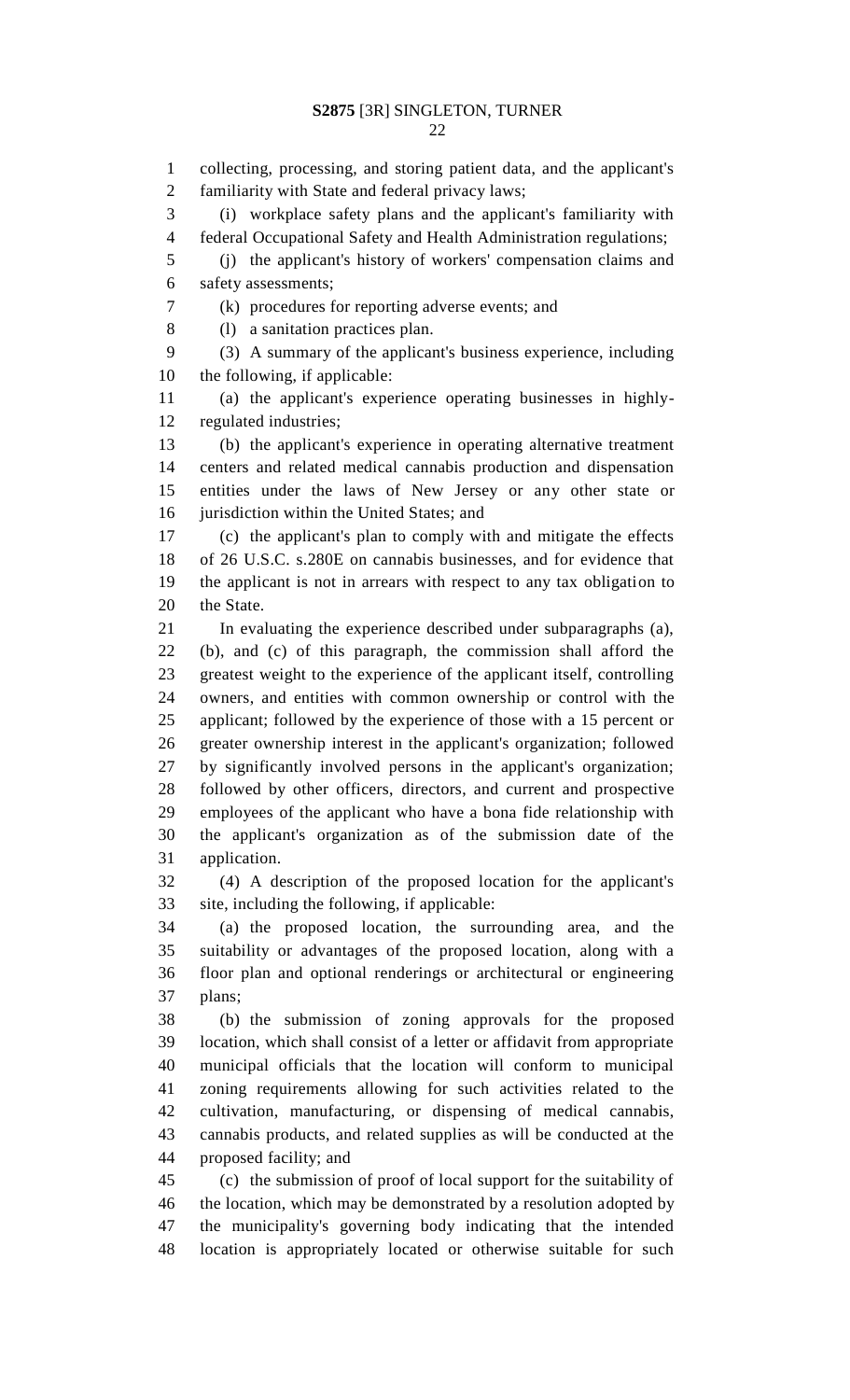activities related to the cultivation, manufacturing, or dispensing of medical cannabis, cannabis products, and related supplies as will be conducted at the proposed facility.

 Notwithstanding any other provision of this subsection, an application shall be disqualified from consideration unless it includes documentation demonstrating that the applicant will have final control of the premises upon approval of the application, including, but not limited to, a lease agreement, contract for sale, title, deed, or similar documentation. In addition, if the applicant will lease the premises, the application will be disqualified from consideration unless it includes certification from the landlord that the landlord is aware that the tenant's use of the premises will involve activities related to the cultivation, manufacturing, or dispensing of medical cannabis and medical cannabis products. An application shall not be disqualified from consideration if the application does not include the materials described in subparagraph (b) or (c) of this paragraph.

 (5) A community impact, social responsibility, and research statement, which shall include, but shall not be limited to, the following:

 (a) a community impact plan summarizing how the applicant intends to have a positive impact on the community in which the proposed entity is to be located, which shall include an economic impact plan, a description of outreach activities, and any financial assistance or discount plans the applicant will provide to qualifying patients and designated caregivers;

 (b) a written description of the applicant's record of social responsibility, philanthropy, and ties to the proposed host community;

 (c) a written description of any research the applicant has conducted on the medical efficacy or adverse effects of cannabis use and the applicant's participation in or support of cannabis-related research and educational activities; and

 (d) a written plan describing any research and development regarding the medical efficacy or adverse effects of cannabis, and any cannabis-related educational and outreach activities, which the applicant intends to conduct if issued a permit by the commission.

 In evaluating the information submitted pursuant to subparagraphs (b) and (c) of this paragraph, the commission shall afford the greatest weight to responses pertaining to the applicant itself, controlling owners, and entities with common ownership or control with the applicant; followed by responses pertaining to those with a 15 percent or greater ownership interest in the applicant's organization; followed by significantly involved persons in the applicant's organization; followed by other officers, directors, and current and prospective employees of the applicant who have a bona fide relationship with the applicant's organization as of the submission date of the application.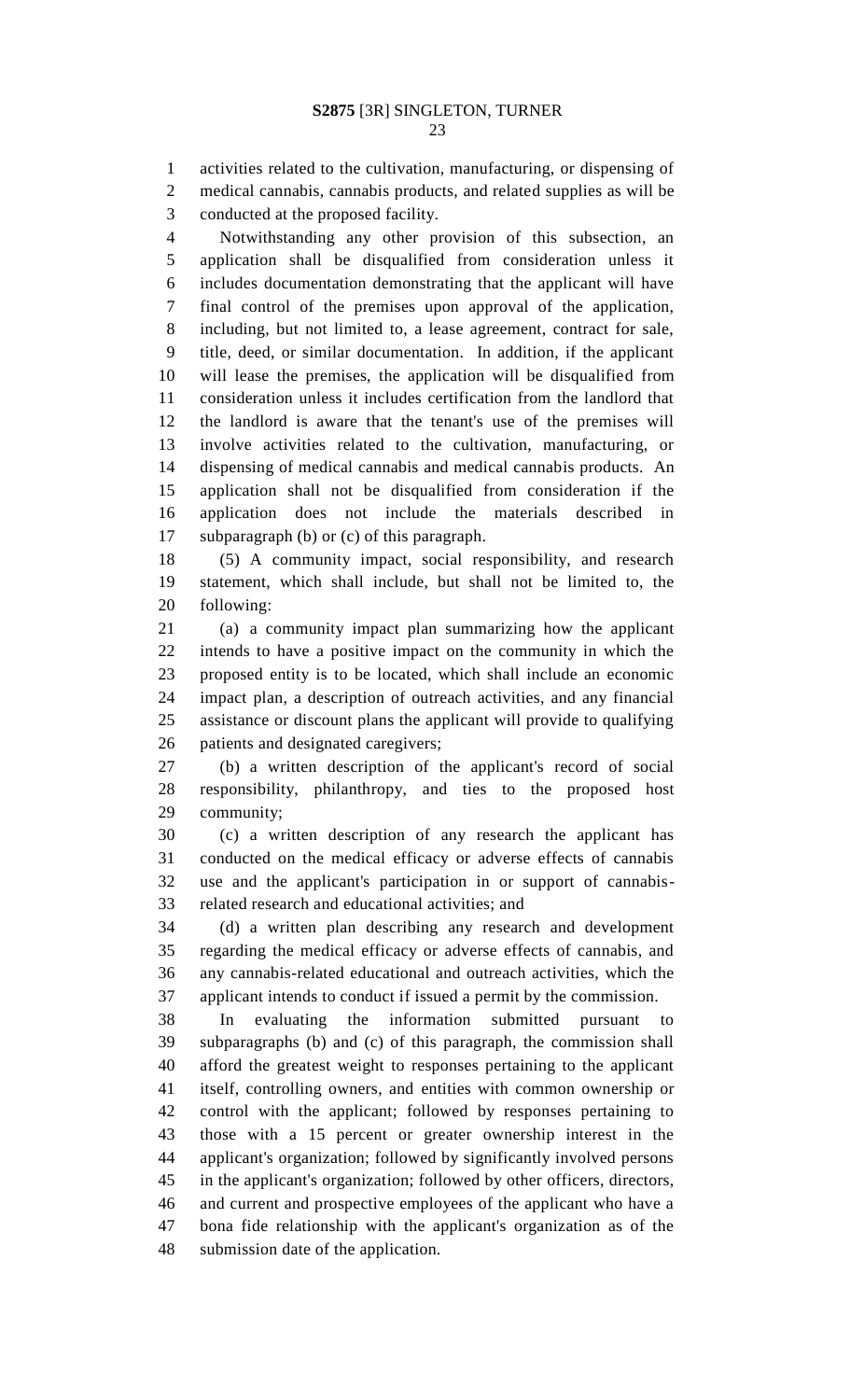(6) A workforce development and job creation plan, which may include, but shall not be limited to a description of the applicant's workforce development and job creation plan, which may include information on the applicant's history of job creation and planned job creation at the proposed facility; education, training, and resources to be made available for employees; any relevant certifications; and a diversity plan.

 (7) A business and financial plan, which may include, but shall not be limited to, the following:

(a) an executive summary of the applicant's business plan;

 (b) a demonstration of the applicant's financial ability to implement its business plan, which may include, but shall not be limited to, bank statements, business and individual financial statements, net worth statements, and debt and equity financing statements; and

 (c) a description of the applicant's experience complying with guidance pertaining to cannabis issued by the Financial Crimes Enforcement Network under 31 U.S.C. s.5311 et seq., the federal "Bank Secrecy Act", which may be demonstrated by submitting letters regarding the applicant's banking history from banks or credit unions that certify they are aware of the business activities of the applicant, or entities with common ownership or control of the applicant's organization, in any state where the applicant has operated a business related to medical cannabis. For the purposes of this subparagraph, the commission shall consider only bank references involving accounts in the name of the applicant or of an entity with common ownership or control of the applicant's organization. An applicant who does not submit the information described in this subparagraph shall not be disqualified from consideration.

 (8) Whether any of the applicant's majority or controlling owners were previously approved by the commission to serve as an officer, director, principal, or key employee of an alternative treatment center, provided any such individual served in that capacity at the alternative treatment center for six or more months.

 (9) Whether the applicant can demonstrate that its governance structure includes the involvement of a school of medicine or osteopathic medicine licensed and accredited in the United States, or a general acute care hospital, ambulatory care facility, adult day care services program, or pharmacy licensed in New Jersey, provided that:

 (a) the school, hospital, facility, or pharmacy has conducted or participated in research approved by an institutional review board related to cannabis involving the use of human subjects, except in the case of an accredited school of medicine or osteopathic medicine that is located and licensed in New Jersey;

 (b) the school, hospital, facility, or pharmacy holds a profit share or ownership interest in the applicant's organization of 10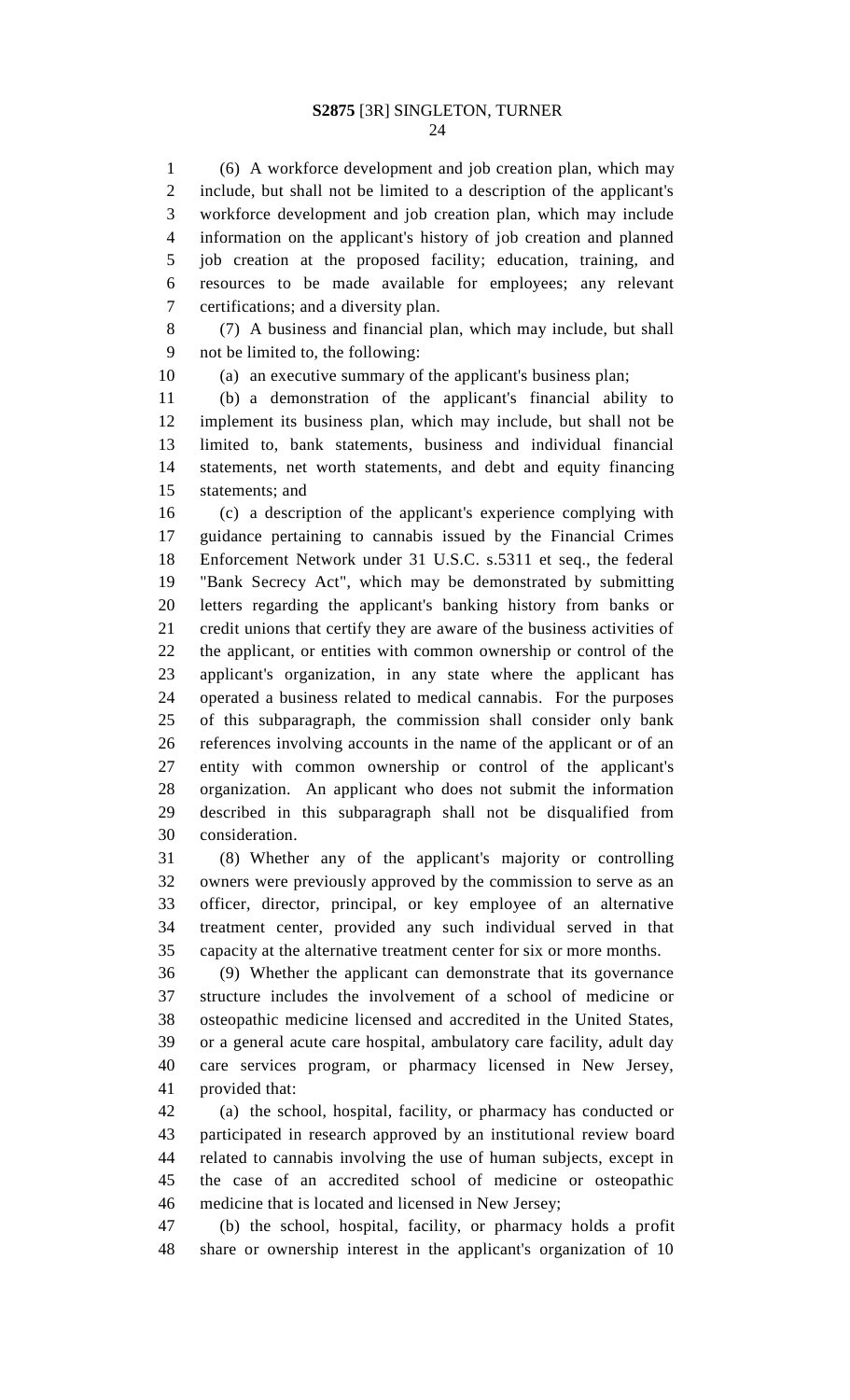percent or more, except in the case of an accredited school of medicine or osteopathic medicine that is located and licensed in New Jersey; and

 (c) the school, hospital, facility, or pharmacy participates in major decision-making activities within the applicant's organization, which may be demonstrated by representation on the board of directors of the applicant's organization.

 (10) The proposed composition of the applicant's medical advisory board established pursuant to section 15 of P.L.2019, c.153 (C.24:6I-7.5), if any.

 (11) Whether the applicant intends to or has entered into a partnership with a prisoner re-entry program for the purpose of identifying and promoting employment opportunities at the applicant's organization for former inmates and current inmates leaving the corrections system. If so, the applicant shall provide details concerning the name of the re-entry program, the employment opportunities at the applicant's organization that will be made available to the re-entry population, and any other initiatives the applicant's organization will undertake to provide support and assistance to the re-entry population.

 (12) Any other information the commission deems relevant in determining whether to grant a permit to the applicant.

 e. In addition to the information to be submitted pursuant to subsections c. and d. of this section, the commission shall require all permit applicants, other than applicants issued a conditional permit, to submit an attestation signed by a bona fide labor organization stating that the applicant has entered into a labor peace agreement with such bona fide labor organization. Except in the case of an entity holding an unconverted conditional permit, the maintenance of a labor peace agreement with a bona fide labor organization shall be an ongoing material condition of maintaining a medical cannabis cultivator, medical cannabis manufacturer, or medical cannabis dispensary permit. The submission of an attestation and maintenance of a labor peace agreement with a bona fide labor organization by an applicant issued a conditional permit pursuant to subsection d. of section 11 of P.L.2019, c.153 (C.24:6I- 7.1.) shall be a requirement for conversion of a conditional permit into a full permit. The failure to enter into a collective bargaining agreement within 200 days after the date that a medical cannabis cultivator, medical cannabis manufacturer, or medical cannabis dispensary first opens shall result in the suspension or revocation of such permit or conditional permit. In reviewing initial permit applications, the commission shall give priority to the following:

 (1) Applicants that are party to a collective bargaining agreement with a labor organization that currently represents, or is actively seeking to represent, cannabis workers in New Jersey.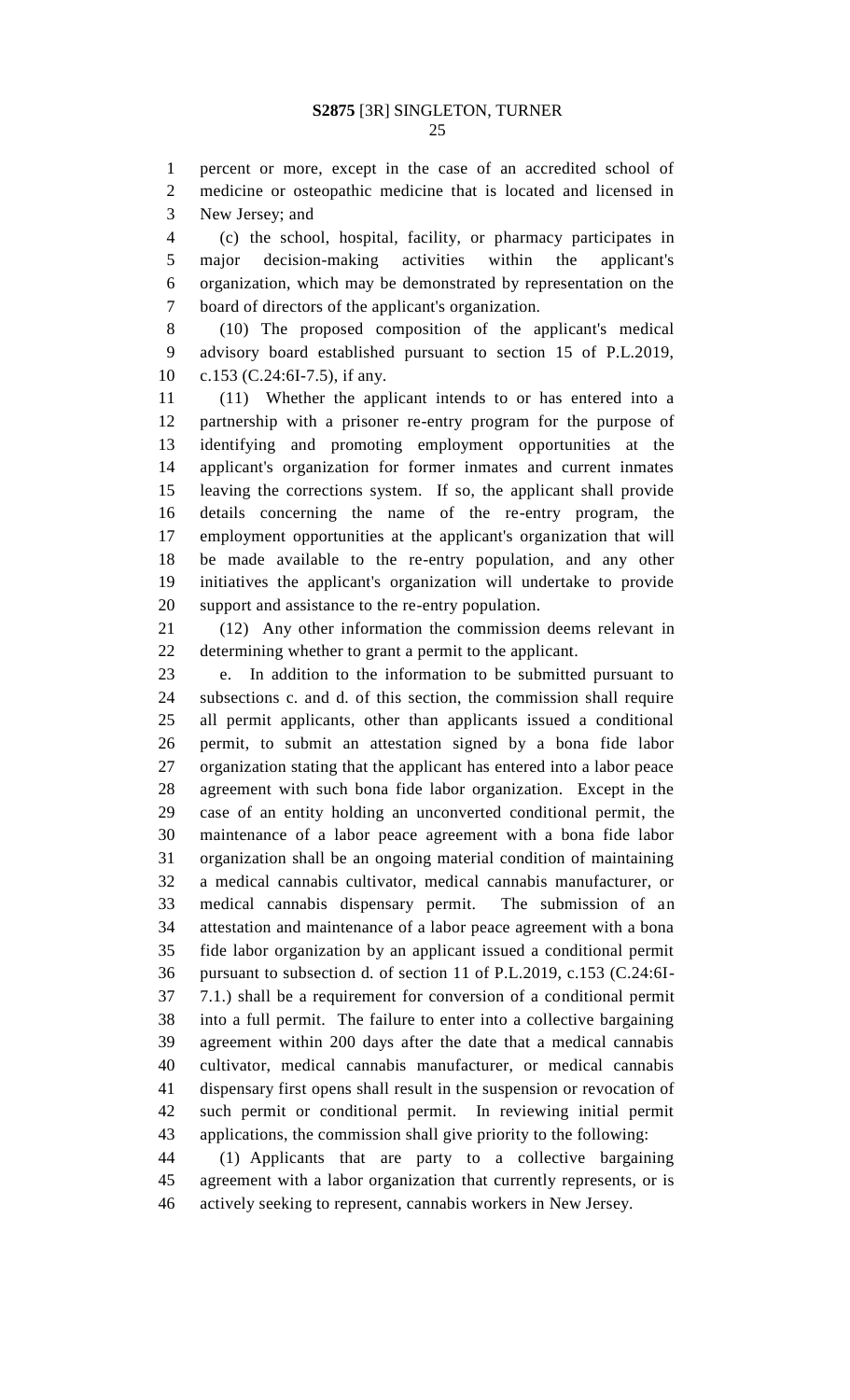(2) Applicants that are party to a collective bargaining agreement with a labor organization that currently represents cannabis workers in another state.

 (3) Applicants that include a significantly involved person or persons lawfully residing in New Jersey for at least two years as of the date of the application.

 (4) Applicants that submit an attestation affirming that they will use best efforts to utilize union labor in the construction or retrofit of the facilities associated with the permitted entity.

 The requirements of this subsection shall not apply to a microbusiness applying for a conditional or annual permit of any type.

 f. In reviewing an initial permit application, unless the information is otherwise solicited by the commission in a specific application question, the commission's evaluation of the application shall be limited to the experience and qualifications of the applicant's organization, including any entities with common ownership or control of the applicant's organization, controlling owners or interest holders in the applicant's organization, the officers, directors, and current or prospective employees of the applicant's organization who have a bona fide relationship with the applicant's organization as of the date of the application, and consultants and independent contractors who have a bona fide relationship with the applicant as of the date of the application. Responses pertaining to applicants who are exempt from the criminal history record background check requirements of section 7 of P.L.2009, c.307 (C.24:6I-7) shall not be considered. Each applicant shall certify as to the status of the individuals and entities included in the application.

 g. The commission shall conduct a disparity study to determine whether race-based measures should be considered when issuing permits pursuant to this section, and shall incorporate the policies, practices, protocols, standards, and criteria developed by the Office of Minority, Disabled Veterans, and Women Medical Cannabis Business Development pursuant to section 32 of P.L.2019, c.153 (C.24:6I-25) to promote participation in the medical cannabis industry by persons from socially and economically disadvantaged communities, including promoting applications for, and the issuance of, medical cannabis cultivator, medical cannabis manufacturer, and medical cannabis dispensary permits to certified minority, women's, and disabled veterans' businesses. To this end, the commission shall seek to issue at least 30 percent of the total number of new medical cannabis cultivator permits, medical cannabis manufacturer permits, and medical cannabis dispensary permits issued on or after the effective date of P.L.2019, c.153 (C.24:6I-5.1 et al.) as follows:

 (1) at least 15 percent of the total number of new medical cannabis cultivator permits, medical cannabis manufacturer permits,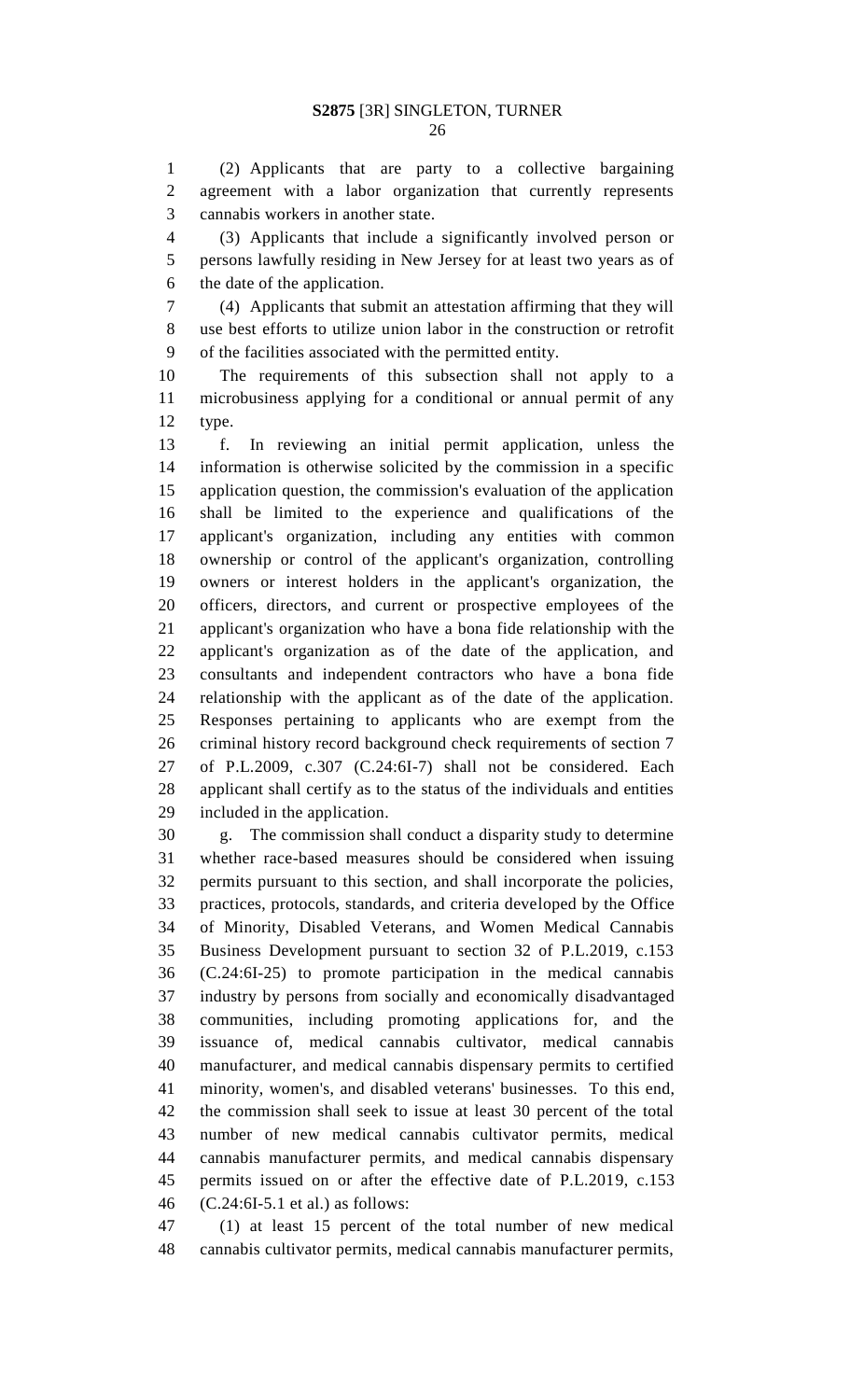and medical cannabis dispensary permits issued on or after the effective date of P.L.2019, c.153 (C.24:6I-5.1 et al.) are issued to a qualified applicant that has been certified as a minority business pursuant to P.L.1986, c.195 (C.52:27H-21.18 et seq.); and

 (2) at least 15 percent of the total number of new medical cannabis cultivator permits, medical cannabis manufacturer permits, and medical cannabis dispensary permits issued on or after the effective date of P.L.2019, c.153 (C.24:6I-5.1 et al.) are issued to a qualified applicant that has been certified as a women's business pursuant to P.L.1986, c.195 (C.52:27H-21.18 et seq.) or that is a disabled-veterans' business, as defined in section 2 of P.L.2015, c.116 (C.52:32-31.2).

 In selecting among applicants who meet these criteria, the commission shall grant a higher preference to applicants with up to two of the certifications described in this subsection.

 h. The commission shall give special consideration to any applicant that has entered into an agreement with an institution of higher education to create an integrated curriculum involving the cultivation, manufacturing, dispensing or delivery of medical cannabis, provided that the curriculum is approved by both the commission and the Office of the Secretary of Higher Education and the applicant agrees to maintain the integrated curriculum in perpetuity. An integrated curriculum permit shall be subject to revocation if the IC permit holder fails to maintain or continue the integrated curriculum. In the event that, because of circumstances outside an IC permit holder's control, the IC permit holder will no longer be able to continue an integrated curriculum, the IC permit holder shall notify the commission and shall make reasonable efforts to establish a new integrated curriculum with an institution of higher education, subject to approval by the commission and the Office of the Secretary of Higher Education. If the IC permit holder is unable to establish a new integrated curriculum within six months after the date the current integrated curriculum arrangement ends, the commission shall revoke the entity's IC permit, unless the commission finds there are extraordinary circumstances that justify allowing the permit holder to retain the permit without an integrated curriculum and the commission finds that allowing the permit holder to retain the permit would be consistent with the purposes of P.L.2009, c.307 (C.24:6I-1 et al.), in which case the IC permit shall convert to a regular permit of the same type. The commission may revise the application and permit fees or other conditions for an IC permit as may be necessary to encourage applications for IC permits.

 i. Application materials submitted to the commission pursuant to this section shall not be considered a public record pursuant to P.L.1963, c.73 (C.47:1A-1 et seq.) or P.L.2001, c.404 (C.47:1A-5 et al.).